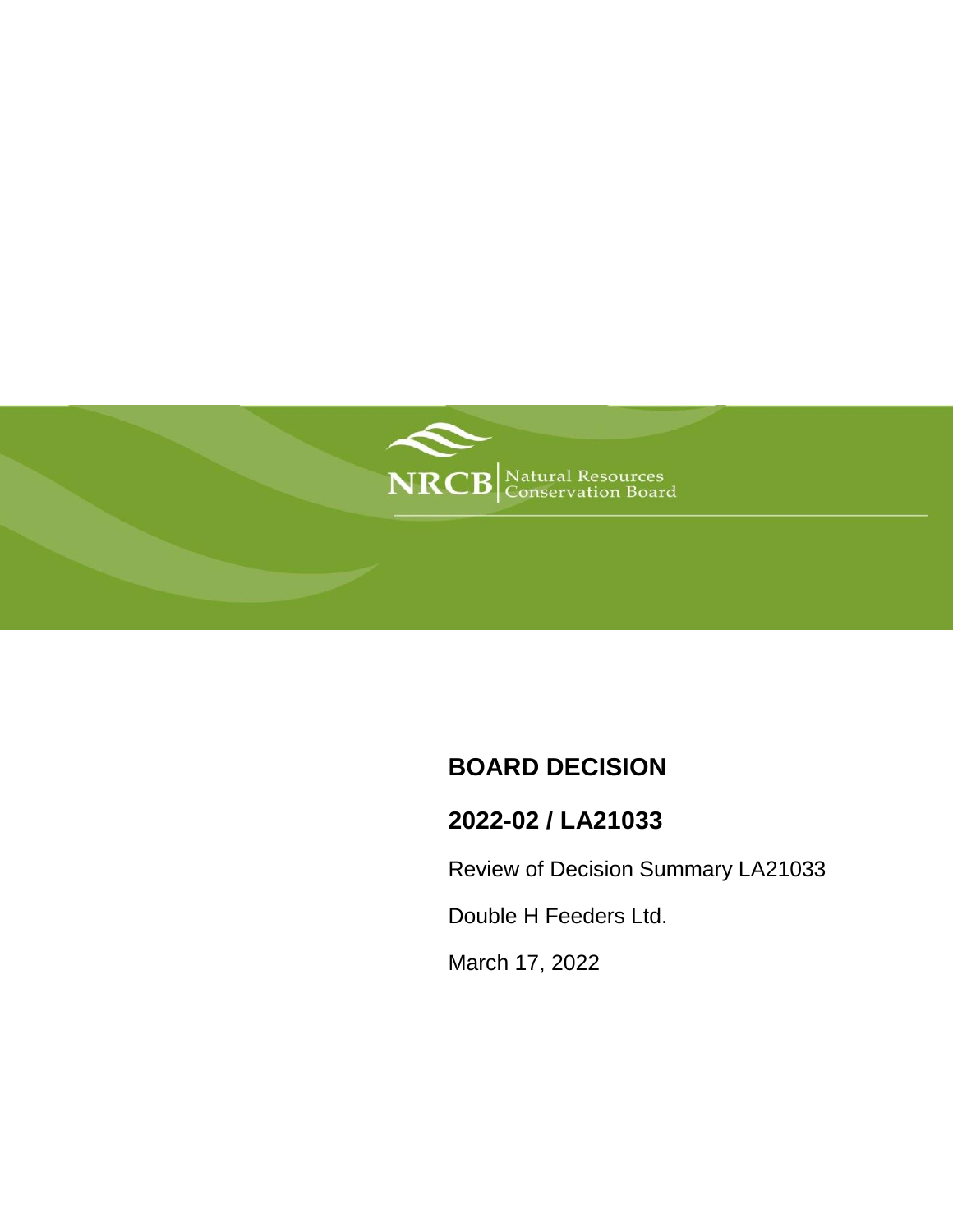# **Table of Contents**

| 1.  |     |                                                                                     |  |  |  |
|-----|-----|-------------------------------------------------------------------------------------|--|--|--|
| 2.  |     |                                                                                     |  |  |  |
| 3.  |     |                                                                                     |  |  |  |
|     | 3.1 | Hierarchy and Consideration of Municipal Statutory Planning Documents  5            |  |  |  |
| 3.2 |     |                                                                                     |  |  |  |
|     | 3.3 | Is the Application Consistent with the IDP between the County of Lethbridge and the |  |  |  |
| 4.  |     |                                                                                     |  |  |  |
|     | 4.1 |                                                                                     |  |  |  |
|     | 4.2 | Nutrient Management, Manure Application, and Contaminated Surface Water             |  |  |  |
|     | 4.3 |                                                                                     |  |  |  |
|     | 4.4 |                                                                                     |  |  |  |
|     | 4.5 | General Environmental Concerns and Environmental Impact Assessment (EIA)  18        |  |  |  |
| 5.  |     |                                                                                     |  |  |  |
| 6.  |     |                                                                                     |  |  |  |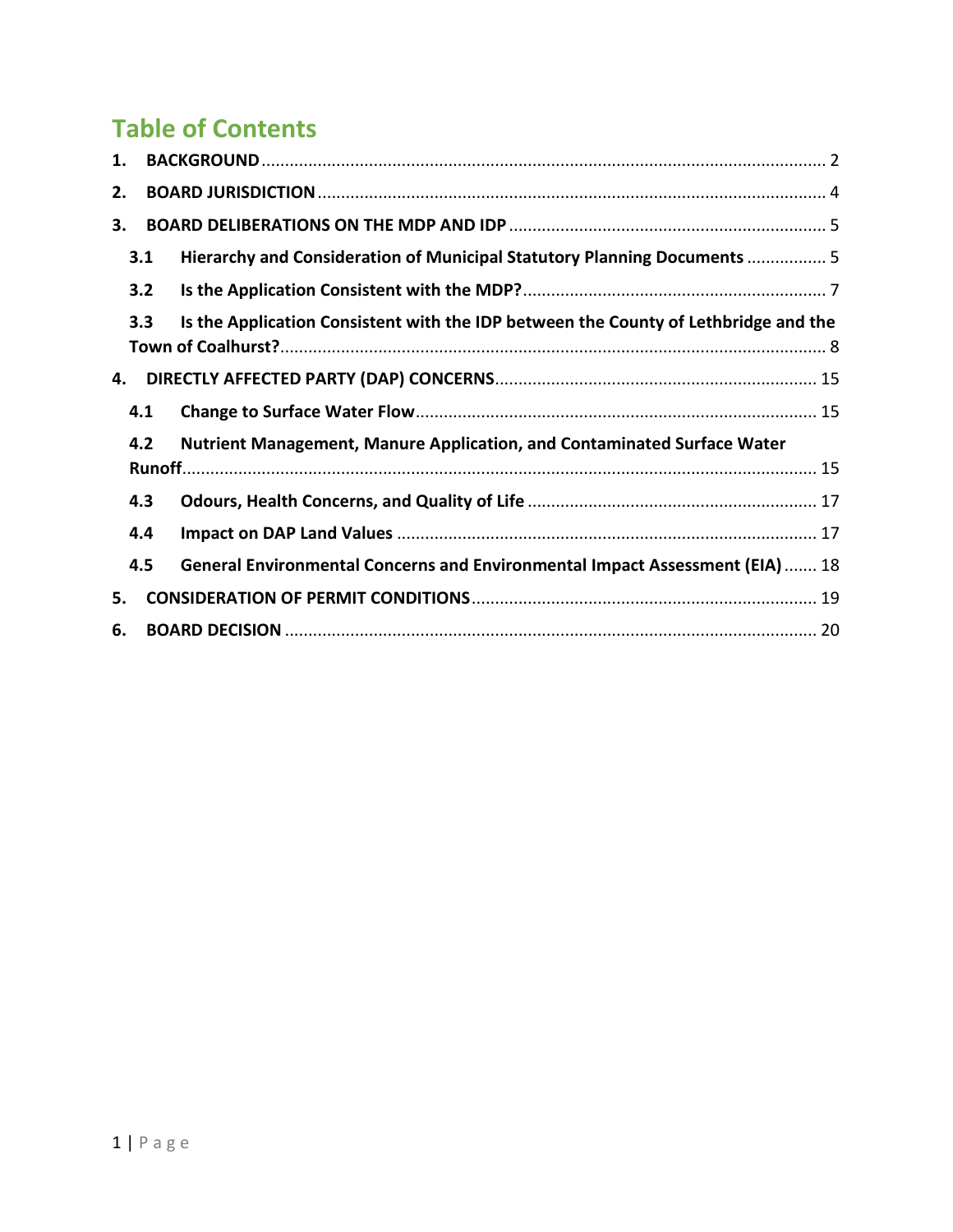The Board issues this decision under the authority of the *Agricultural Operations Practices Act* (AOPA), following the Board's review of Decision Summary LA21033 via a virtual hearing held on February 10, 2022.

# <span id="page-2-0"></span>**1. BACKGROUND**

Decision Summary LA21033 (Decision Summary), was issued by an NRCB approval officer on November 25, 2021, denying an application by Double H Feeders Ltd. (Double H Feeders) to construct two barns and increase chicken broiler numbers by 65,000 to a total of 120,000. The existing confined feeding operation (CFO) is owned and operated by Double H Feeders, and is located on NE 22-09-22 W4M, approximately 1.8 km northeast of the town of Coalhurst, Alberta (Town) in Lethbridge County (County).

For ease of reference within this document, the CFO site on NW 22-09-22 W4M proposed for **decommissioning** will be identified as the "west site", and the CFO site on NE 22-09-22 W4M proposed for expansion will be identified as the "east site".

*Note: CFO located on NW 22-09-22 W4M (west site) and capacity confirmation: The Technical Document lists the one-time capacity of the west site as 50,000 broiler chickens. Given that the east site currently has a one-time capacity of 55,000 broiler chickens (Technical Document p. 2 of 32), the application to decommission the west site and to expand the east site to house a total of 120,000 broiler chickens represents a net capacity increase of 14% or 15,000 broiler chickens.<sup>1</sup>*

Pursuant to section 20(5) of the *Agricultural Operation Practices Act* (AOPA), a Request for Board Review (RFR) of the Decision Summary was filed by Double H Feeders within the 10-day filing deadline of December 16, 2021, established by AOPA. Under the authority of section 18(1) of the *Natural Resources Conservation Board Act*, a division of the Board (Board) consisting of Peter Woloshyn (chair), Sandi Roberts, L. Page Stuart, and Earl Graham was established to conduct the review.

The Board met on January 5, 2022. In its Decision Report RFR 2022-01 dated January 7, 2022, the Board advised that it had reviewed the RFR, determined that a review hearing was warranted, and that a one-day virtual hearing would be held. On January 10, 2022, a letter with the hearing details was sent to parties, advising that the hearing would use the Zoom platform, and would commence at 9:00 a.m. on February 10, 2022.

 $\overline{a}$ 

<sup>1</sup> The applicant asserted in both the Technical Document [p. 2 of 32] and the hearing [Hearing Transcript p. 83, 16- 19] that the proposed expansion to the CFO on NE 22-09-22 W4M would result in a total increase of 5%; however, the Board notes that this calculated increase includes the capacity of a third Double H Feeders' site that is not a consideration in this application.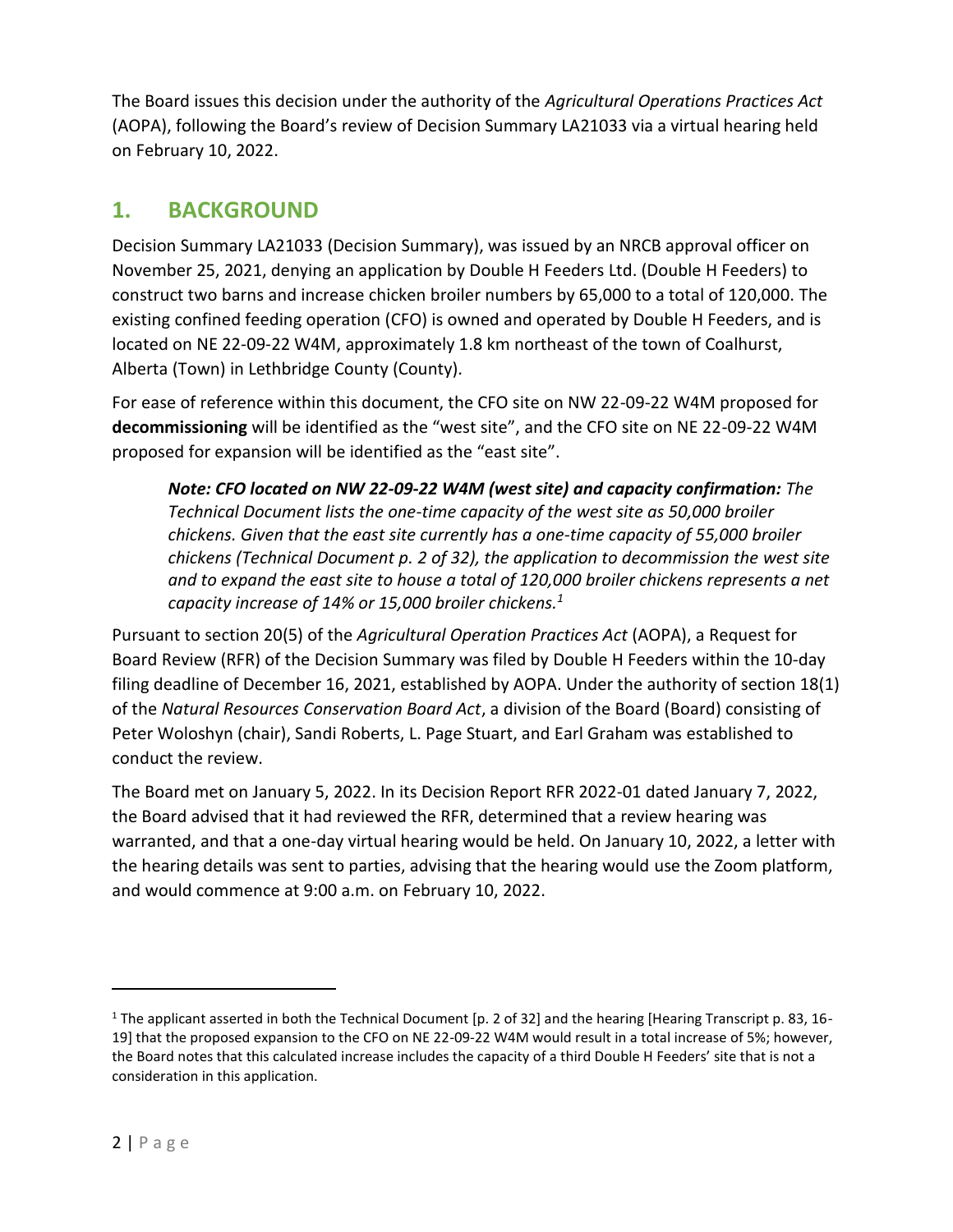The Board identified the core issue for consideration at the hearing:

### *Whether the Board should exercise its authority to approve the CFO expansion application, notwithstanding an inconsistency with the County's municipal development plan (MDP).*

The Board also identified a number of constituent elements that would contribute to its decision on that core issue (as listed on page 3 of Board Decision RFR 2022-01), and encouraged directly affected parties to consider these matters in their hearing submissions. These elements related to the following general areas:

- understanding municipal planning objectives
- the relevance of the Double H Feeders CFO located on NW 22-09-22 W4
- directly affected party concerns

Hearing submissions were received within the prescribed timelines from the Approval Officer/NRCB Field Services, Town of Coalhurst, Double H Feeders, County of Lethbridge, and Mr. Clifton. An additional filing request was made by Mr. Clifton after the January 27, 2022 hearing submission deadline, and was accepted in a preliminary decision issued by the Board on February 1, 2022. No rebuttals were received.

Parties to the review and their representatives are identified below:

| <b>Parties to the Review</b>                                                                               | <b>Counsel/Representative</b>                        |
|------------------------------------------------------------------------------------------------------------|------------------------------------------------------|
| <b>NRCB Field Services</b><br>Carina Weisbach, Approval Officer<br>Andy Cumming, Director, FS-Applications | Fiona Vance, Counsel                                 |
| Double H Feeders Ltd.                                                                                      | Scott Van't Land, Operator                           |
| Lethbridge County                                                                                          | Hilary Janzen, Supervisor, Planning &<br>Development |
| <b>Town of Coalhurst</b>                                                                                   | Diane Horvath, Town Planner                          |
| Mellissa Schmid                                                                                            | Mellissa Schmid                                      |
| Mr. and Mrs. Bedster                                                                                       | Art Bedster                                          |
| Mr. Clifton                                                                                                | <b>Bryan Clifton</b>                                 |

Bill Kennedy participated in the hearing as counsel for the Board. Additional staff support was provided by Laura Friend, Manager, Board Reviews; and Sylvia Kaminski and Carolyn Taylor, document management.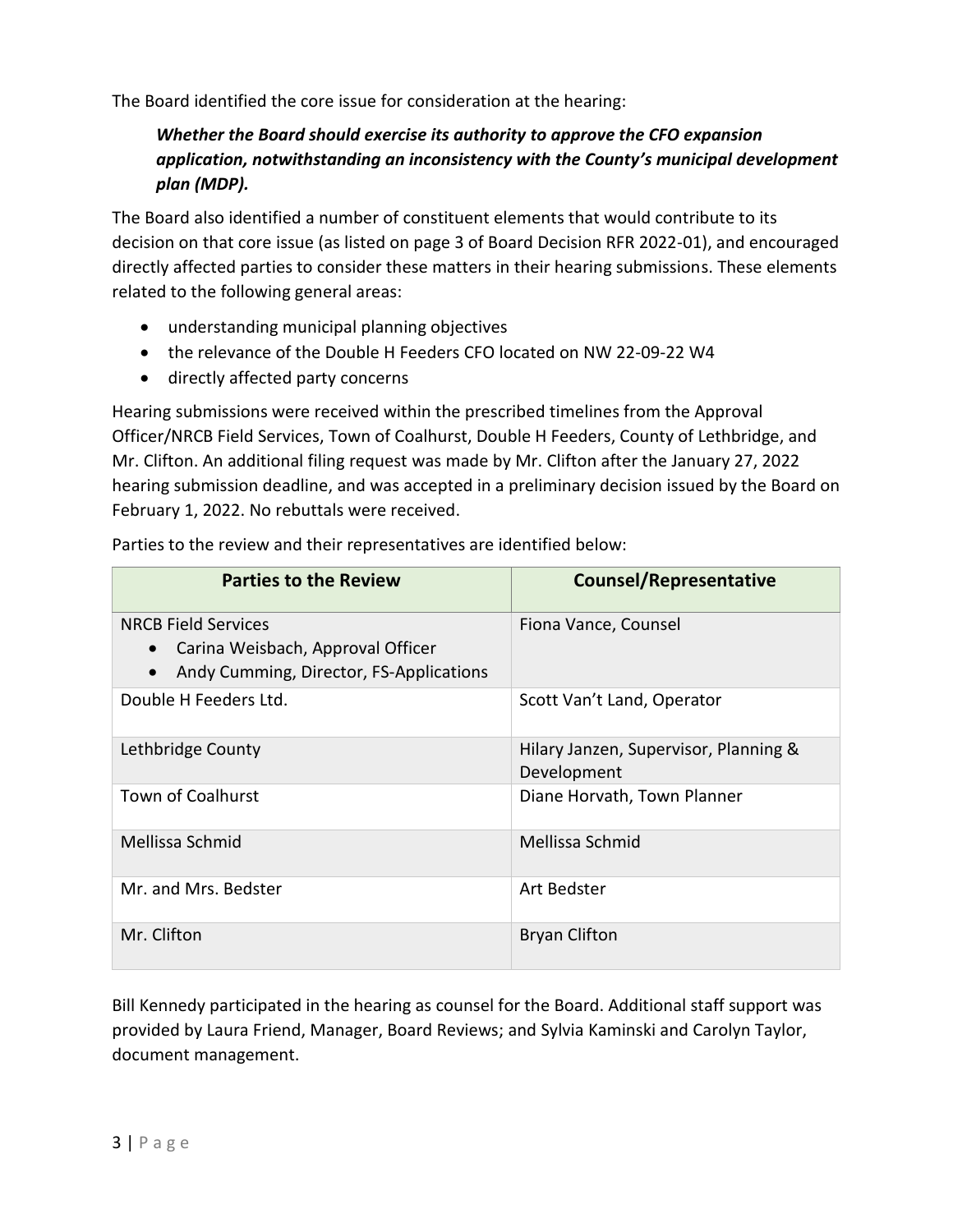# <span id="page-4-0"></span>**2. BOARD JURISDICTION**

Where an approval application is appealed through the Board "request for review" process and the Board finds that a review is warranted, the Board's consideration of municipal development plans (MDPs) is addressed in AOPA section 25(4)(g):

*25(4) In conducting a review the Board*

*(g) must have regard to, but is not bound by, the municipal development plan, . . .* 

Although this affords clear discretion to the Board with respect to its consideration of MDPs, the Board is conscious of its responsibility to weigh carefully the planning objectives of municipal planning documents in relation to an application to develop or expand a CFO.

The Board has established that the following considerations are reasonable in a determination of whether a permit application is approved notwithstanding an inconsistency with the MDP presented as a CFO exclusion zone:<sup>2</sup>

- the municipal authority's rationale for establishing the relevant provision(s) in the municipal development plan,
- whether the relevant provision is reasonable and reflective of good planning,
- whether there is a direct link between the planning objectives and the establishment of the CFO exclusion zone, and
- whether the municipal development plan is in conflict with the AOPA objective of establishing common rules for the siting of CFOs across the province.

 $\overline{a}$ 

<sup>2</sup> 2011-04 Zealand Farms Ltd., 2016-01 Peters, 2017-08 Friesen & Warkentin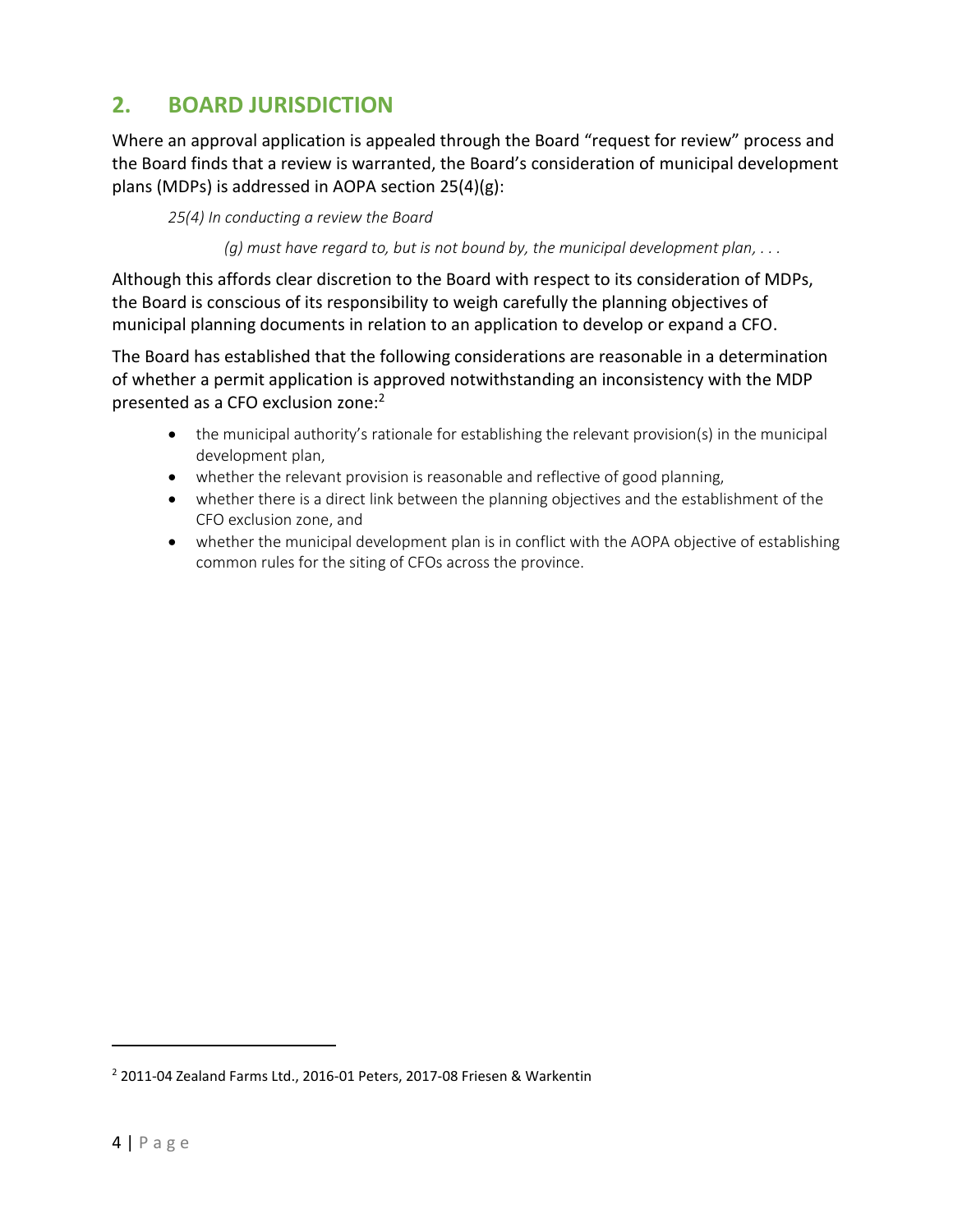# <span id="page-5-0"></span>**3. BOARD DELIBERATIONS ON THE MDP AND IDP**

#### <span id="page-5-1"></span>**3.1 Hierarchy and Consideration of Municipal Statutory Planning Documents**

The current *Municipal Government Act* (MGA) (Revised Statutes of Alberta 2000, Chapter M-26, current as of January 1, 2018) includes a clear hierarchy of municipal documents, where intermunicipal development plans (IDPs) prevail over conflicting provisions in municipal development plans (MDPs). In fact, IDPs are at the top of the hierarchy, while all other statutory plans relating to the area that an IDP covers must be consistent with the IDP:

632(4) A municipal development plan must be consistent with any intermunicipal development plan in respect of land that is identified in both the municipal development plan and the intermunicipal development plan.

#### Nonetheless, the MGA section 638(1) describes the case where a conflict or inconsistency between an IDP and MDP exist:

Plans consistent

638(1) In the event of a conflict or inconsistency between

- (a) an intermunicipal development plan, and
- (b) a municipal development plan, an area structure plan or an area redevelopment plan

in respect of the development of the land to which the intermunicipal development plan and the municipal development plan, the area structure plan or the area redevelopment plan, as the case may be, apply, the intermunicipal development plan prevails to the extent of the conflict or inconsistency.

AOPA section 20(1) provides very specific language directing approval officers to determine whether an application is consistent with the **municipal development plan** land use provisions. AOPA is silent on intermunicipal development plans, and there is no consideration of how to proceed in the case of conflict between municipal planning documents.

#### *Views of Field Services*

In its hearing submission, and during questioning at the hearing, Field Services indicated that, based on AOPA, approval officers determine whether an application is consistent with land use provisions solely based on the MDP. It was Field Services' view that it must strictly follow the language in AOPA and, as a consequence, approval officers must determine whether an application is consistent with the MDP and only the MDP. It was the view of Field Services that no other municipal planning documents may be considered.

However, an exception to this practice has developed over time, through Board decisions, that directs approval officers to consider other municipal planning documents if, and only if, "the municipal development plan [strongly] cross-references other planning documents."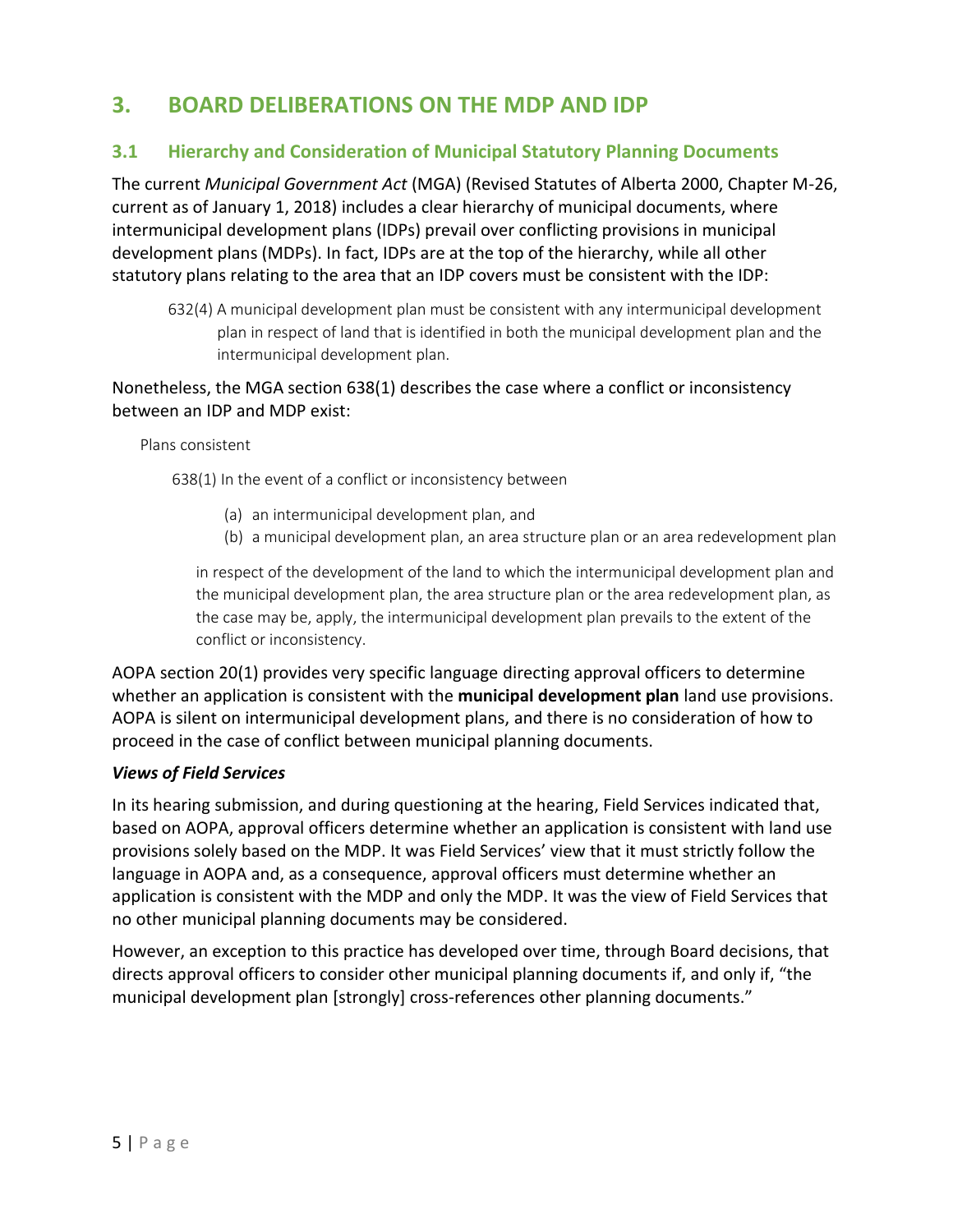In this case, the approval officer evaluated application LA21033 in relation to the County of Lethbridge MDP, and then the County's Land Use Bylaw (LUB), given there was a clear intent in the MDP to adopt provisions from the LUB.

#### *Views of the County of Lethbridge and the Town of Coalhurst*

At the request of the Board, both the County of Lethbridge and the Town of Coalhurst provided written submissions in addition to participating in the hearing. Given their consistency of views and that each submission makes multiple references to the other municipality, comments are attributed to either the Town or the County or the "municipalities".

In the case of Double H Feeders, the Board notes the municipalities' comments regarding the "paramountcy of the IDP policies", which County representative Ms. Janzen addressed at the hearing:

*"…we follow the Municipal Government Act with regards to the hierarchy of statutory plans. As per the Municipal Government Act, the Intermunicipal Development Plan prevails over the County's Municipal Development Plan….* 

*…we'd always presumed that the NRCB understood that IDPs prevailed. When we would receive the applications, referral applications, they always asked if there was any other statutory documents that would impact a proposal. And so we include Intermunicipal Development Plans frequently in our comments to the approval officer….*

*…[As] the county, we try very hard to ensure that we're planning and working with our adjacent urban municipalities, so Intermunicipal Development Plans are very highly ranked in the county in terms of enforcement, and we rely heavily on them…. we do hope that the NRCB will reconsider how they view those higher-level statutory documents going forward."* 

When questioned about which statutory document would prevail in a situation like Double H Feeders, where the MDP lists an exclusion zone and the IDP provision is more relaxed, Ms. Janzen agreed that the IDP would prevail, as if the MDP has been amended by that IDP provision [Hearing Transcript p. 165].

#### *Views of the Board*

During closing argument, Field Services referenced the Supreme Court of Canada's decision *Rizzo & Rizzo Shoes Ltd*., 1998 1 S.C.R. 27, as a foundation for the modern approach to statutory interpretation which applies a "textual, contextual and purposive analysis of the statute or [the] provision in question". In consideration of the foregoing principle, the Board turned its mind to the hierarchy between the MDP, the IDP, and municipal land use planning documents.

Given section 638(1) of the MGA, the Board accepts that the IDP prevails over the MDP should an inconsistency between the two documents arise. The Board asserts that following the strict interpretation of AOPA and considering only the land use provisions found in municipal development plans (and not in intermunicipal development plans), has the potential to lead to an absurd outcome in the case where a conflict exists between and MDP and an IDP. Presumably it could also be the case where the MDP and IDP are generally consistent but the IDP provides more (or less) restrictive land use planning provisions related to the siting of CFOs.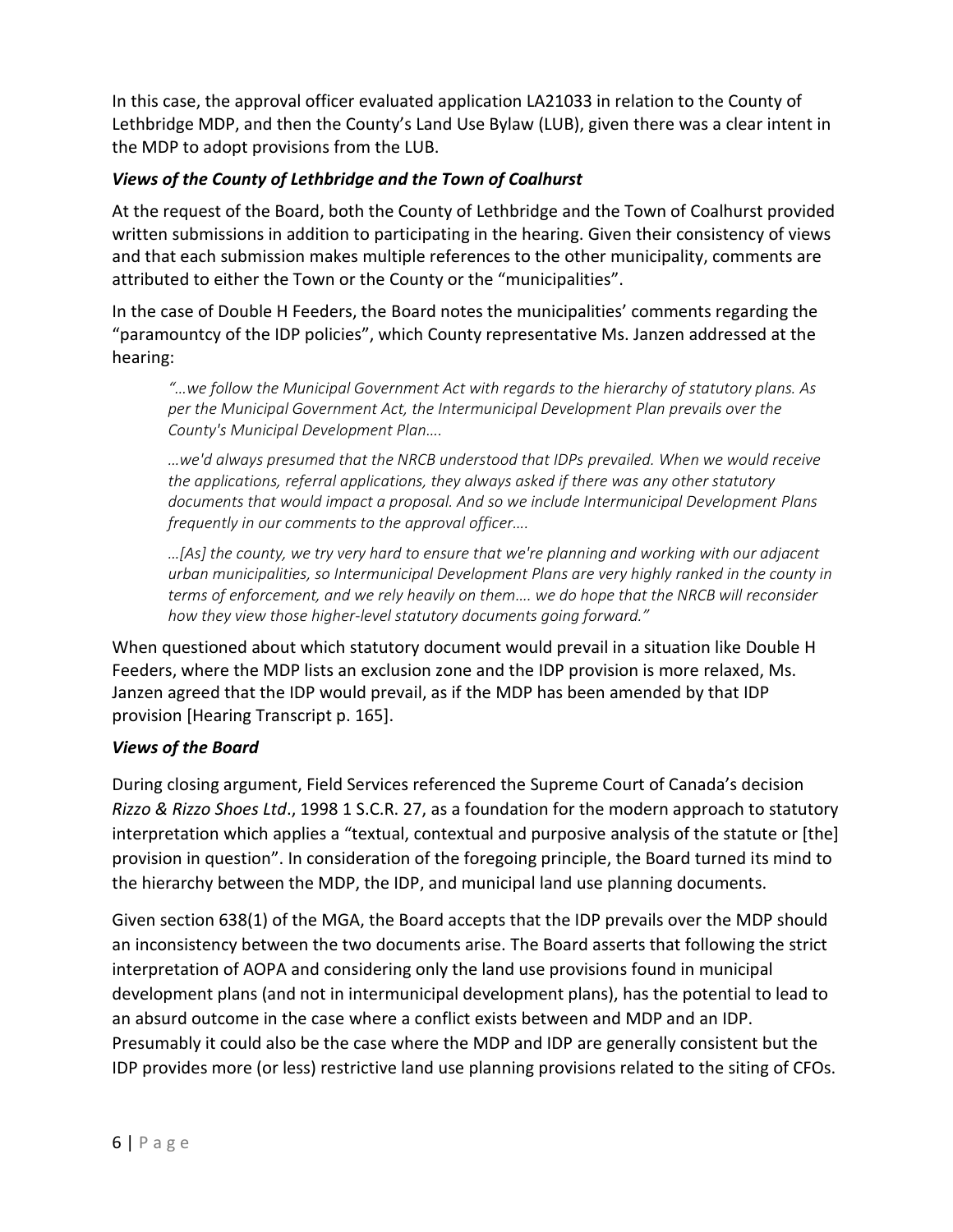Clearly, there is a need for approval officers to determine an application's consistency with planning provisions in both the MDP and IDP.

In the spirit of widely adopted statutory interpretation and common sense outcomes, the Board encourages Field Services to consider a more purposive approach to the interpretation of AOPA and its intent. It is the Board's view that AOPA intended approval officers to use what at the time was the highest order municipal planning document, the MDP. Recent changes to the MGA has changed the hierarchy of planning documents, and deference to land use provisions within the hierarchy of the municipal planning framework makes sense and is consistent with a purposive approach to interpreting AOPA. While speculative, presumably this situation exists only because AOPA has not been updated since the *Municipal Government Act* was amended in 2017 to include the revised hierarchy of municipal planning documents.

The Board suggests that in the future Field Services should also provide notice to municipalities identified in relevant IDPs.

## <span id="page-7-0"></span>**3.2 Is the Application Consistent with the MDP?**

In AOPA, section 20(1) directs approval officers to consider if an application is consistent with municipal development plan land use provisions, and to deny an approval application if it is found to be inconsistent with those provisions:

*20(1) In considering an application for an approval or an amendment of an approval, an approval officer must consider whether the applicant meets the requirements of this Part and the regulations and whether the application is consistent with the municipal development plan land use provisions, and if in the opinion of the approval officer,* 

*(a) the requirements are not met or there is an inconsistency with the municipal development plan land use provisions, the approval officer must deny the application, …* 

In Decision Summary LA21033, the approval officer noted the following subsections of section 6.6 "Confined Feeding Operations", 6.6.3 "Policies" in the MDP (emphasis added):

- a) Urban Fringe
	- I. "The County shall exclude the development of CFOs in the Urban Fringe land use districts."
- d) Natural Resource and Conservation Board (NRCB)
	- IV. CFOs "shall not be approved in the areas shown and designated on Figure 11B as exclusion areas".
	- VI. The NRCB should consider the requirements and regulations as stipulated in the Lethbridge County Land Use Bylaw and Animal Control Bylaw, including the exclusion of confined feeding operations on parcels less than the specified sizes as specified in those bylaws.

Double H Feeders' east site CFO is located in the Urban Fringe zoning category identified on Figure 11B of the MDP. The approval officer interpreted the wording "shall exclude the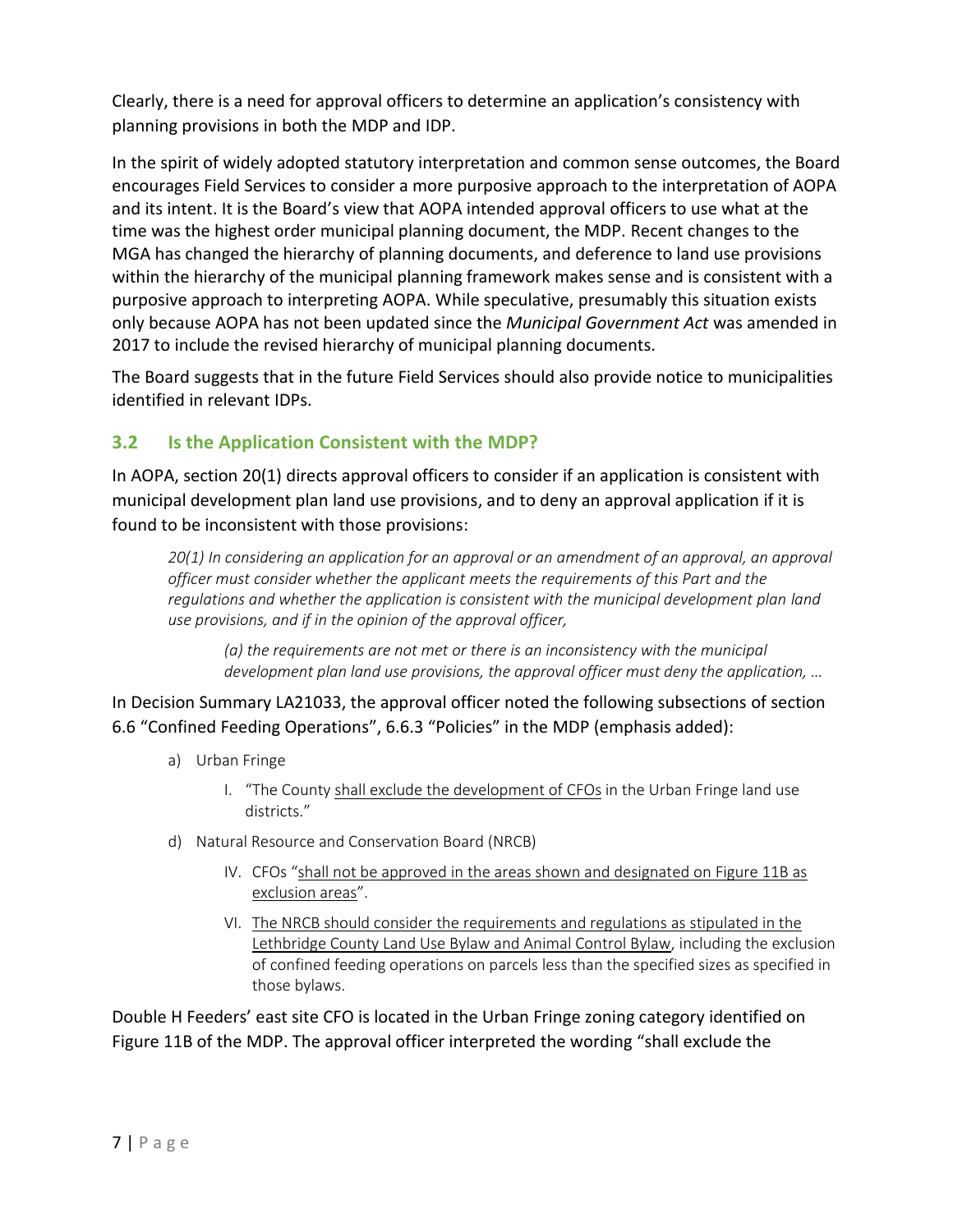development of CFOs" as prohibiting both the establishment of new CFOs and the expansion of existing CFOs in the Urban Fringe land use districts.

The approval officer also identified that the east site is located in the special planning Area A referenced in section 6.9.2 "Special Planning Areas" of the MDP:

As the Town of Coalhurst and the City of Lethbridge increase development pressures in Area A, this area will become a distinct development node due to limited access from the trade corridor and existing highway, as such, agricultural pursuits in this region may become financially and operationally challenging. CFO feeding operations will be discouraged in this area given the residential and commercial growth potential in this area.

As discussed earlier in this decision report, the approval officer evaluated application LA21033's consistency with the MDP and not the IDP. In that determination, the approval officer accepted that MDP sections 6.6.3(a) and (d)(VI) both provide "a clear intent to adopt provisions from the [Land Use Bylaw]", which identifies that the east site is zoned "Rural Urban Fringe" where CFOs are listed as a prohibited use.

The approval officer noted that the application met AOPA's technical requirements, but concluded that the application was "not consistent with Lethbridge County's municipal development plan land use provisions", denying the application in accordance with AOPA section 20(1).

In this case, the Board accepts the rationale for establishing the CFO exclusion zone in the MDP. As noted, the "Special Planning Areas" subsection 6.9.1 identifies that Special Area A "will become a distinct development node" and that "CFO feeding operations will be discouraged in this area given the residential and commercial growth potential in this area". The Board acknowledges that this provision is reasonable and reflective of good planning and that, given the proximity to the Town of Coalhurst, the objectives outlining the plan for a "distinct development node" appear to be consistent with County's listed objectives in the MDP section 6.1.2 to "direct land development to areas that are best suited to the prospective use."

The Board accepts that the MDP's CFO exclusion zone is clearly outlined, and that it includes the CFO east site that is proposed for expansion. In any event, the conclusion that the application is inconsistent with the County's MDP is uncontested.

Given that an IDP between Coalhurst and the County exists, but was not considered by the approval officer, the Board finds it necessary to look to that document for further clarification of relevant land use provisions.

### <span id="page-8-0"></span>**3.3 Is the Application Consistent with the IDP between the County of Lethbridge and the Town of Coalhurst?**

The following sections of the IDP address the development of new and existing CFOs in the "Intermunicipal Development Plan Confined Feeding Exclusion Area" (or Plan area), where the CFO west site is located:

Livestock Operations (Confined Feeding Operations and Minor Livestock):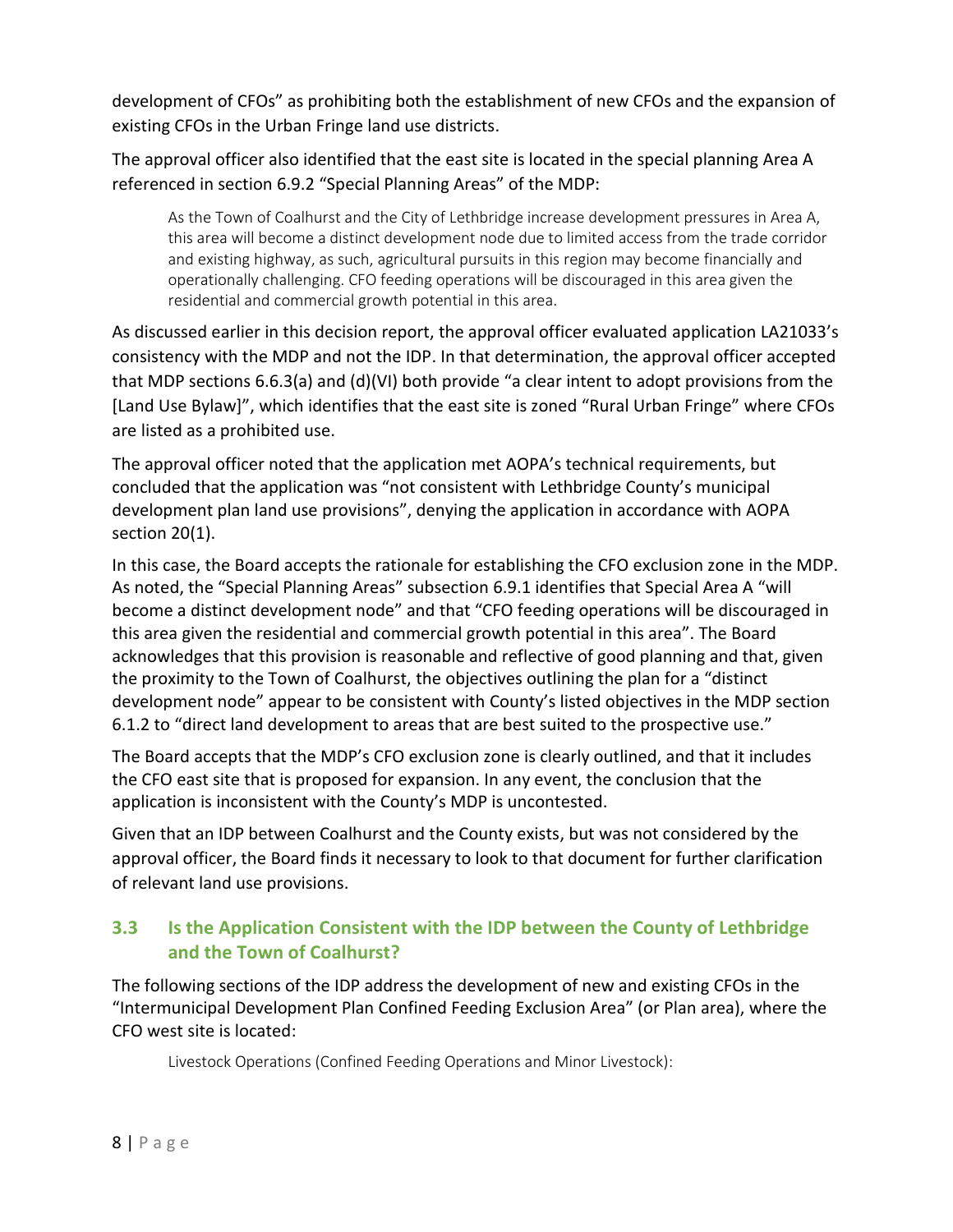- 4.1.5 New confined feeding operations (CFOs) are not permitted to be established within the Intermunicipal Development Plan Confined Feeding Exclusion Area as illustrated on Map 11. Any existing CFO permit holders may be allowed to expand operations within the designated CFO Exclusion Area if it is to upgrade and modernize (within the requirements of the Agricultural Operation Practices Act and Regulations), demonstrating changes will reduce negative impacts (e.g. odours) to the rural and urban residents of the area, additional environmental protection will be considered, and comments from both the County and Town are received and considered by the NRCB.
- 4.1.8 Both councils recognize and acknowledge that existing confined feeding operations located within the Plan area will be allowed to continue to operate under acceptable operating practices and within the requirements of the Agricultural Operation Practices Act and Regulations.

The Board notes that while it is uncontested that application LA21033 is inconsistent with the land use provisions of the MDP, it is unclear to the Board whether the application is inconsistent with the relevant land use provisions of the IDP.

#### *Views of Field Services*

The Lethbridge County-Town of Coalhurst IDP (enacted in 2014 and prior to the most recent revisions of the MDP) was not specifically cross-referenced in the MDP and therefore, as per the guidance of NRCB Approval Policy section 8.2.3, the approval officer did not consider the land use provisions in the IDP.

Under AOPA, approval officers are instructed to disregard any land use provisions respecting "tests or conditions related to the construction of or the site for a confined feeding operation…." The Board heard from Field Services that section 4.1.5 of the IDP may be interpreted as a 'test or condition'. While Field Services made the reference outside of a permit decision (at the hearing), the Board respectfully disagrees with this interpretation. In this case, section 4.1.5 of the IDP allows for the expansion of a CFO if it is being modernized and will result in a reduction of nuisance impacts. This is not a direct replacement for AOPA standards or regulations; it is clearly a recognition that newer modern facilities are more likely than not to reduce nuisance impacts, and therefore may meet the planning objectives of the IDP. The Board recognizes that the analysis and discretion required by an approval officer to determine consistency with section 4.1.5 is challenging. However, in the Board's view, to disregard section 4.1.5 because it is a 'test or condition' is an overly simplistic interpretation in evaluating the spirit and intent of section 4.1.5 in the IDP.

#### *Views of Double H Feeders*

The applicant's RFR identified that "Double H Feeders Ltd. currently operates two broiler operations in the immediate vicinity of the Town of Coalhurst". The first site was described as "aging, and becoming obsolete and inefficient" and is located on NW 22-09-22 W4M "in an area designated 'Potential Grouped Country Residential' within the current Lethbridge County-Town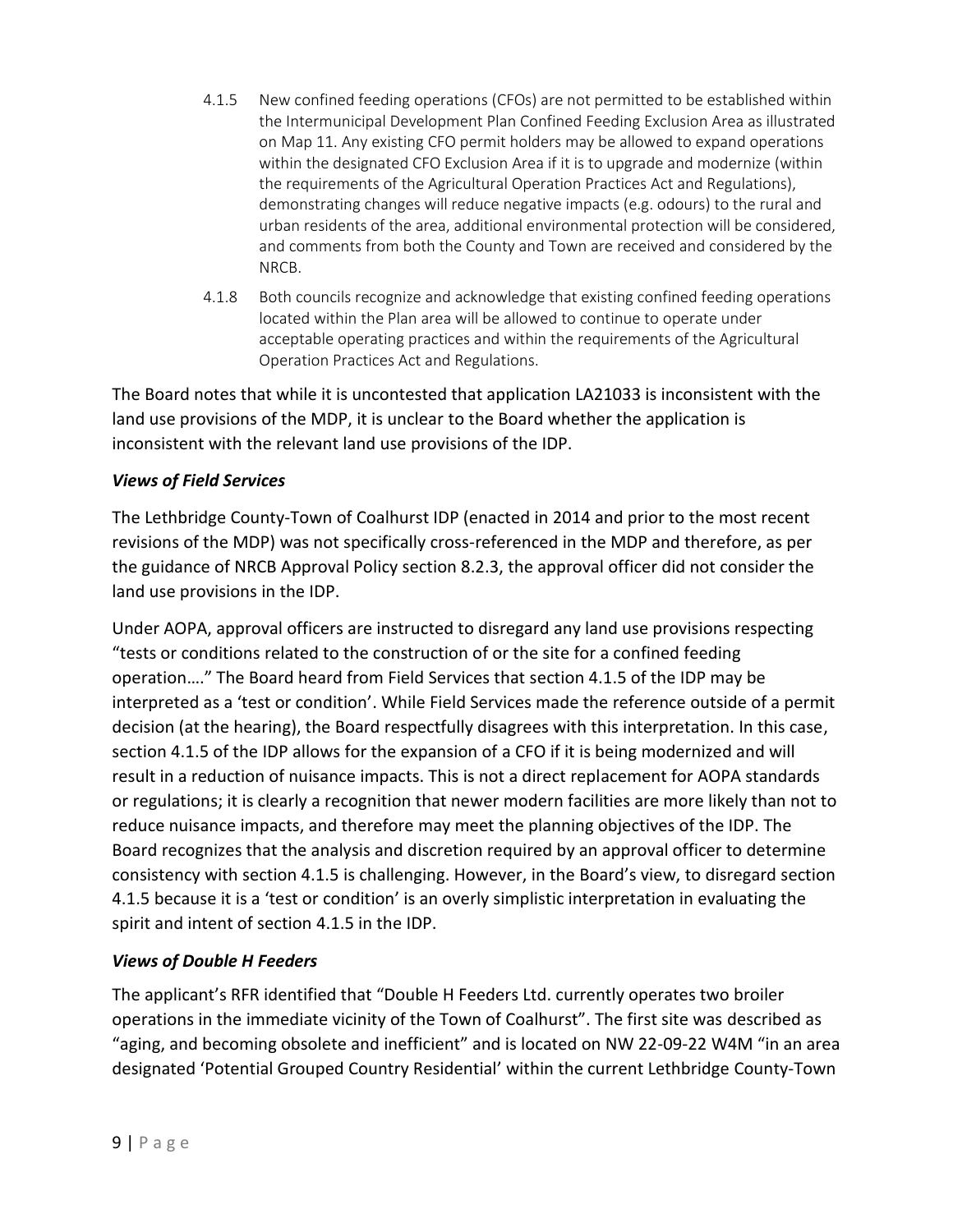of Coalhurst IDP originally enacted in 2014". It is proposed by the applicant to be decommissioned. The second site is on NE 22-09-22 W4M, the location where Double H Feeders is "proposing to consolidate [its] production", "in an area designated 'Primarily Agricultural' within the same IDP", and would "enable [Double H Feeders] to continue production with barns built to accommodate modern practices and standards of efficiency."

The RFR includes a letter written by the applicant to the Town of Coalhurst with a submission date of March 31, 2021, that requests the Town's support. Within this letter, the applicant notes that the site on NE 22-09-22 W4M proposed for expansion "is located on Twp Rd 9-4 close to Hwy 25", and is farther from the Town than the site on NW 22-09-22 W4M, which is accessed via "Rge Rd 22-3, [a road that] has increasingly been used as an alternative access road to Coalhurst and is not ideal for truck traffic". The letter asserts that production "consolidated to a single site" would "[move] the barns further away from Coalhurst, and [remove] the associated truck traffic from Rge Rd 22-2".

During the hearing, Mr. Van't Land confirmed assertions made within his RFR and provided several examples of how the new proposed barns incorporate modern technology and have the potential to reduce nuisance impacts generated from the barns themselves.

#### *Views of the County of Lethbridge and the Town of Coalhurst*

The Board notes that both municipalities defer to the IDP's specific land use provisions for Planning Area 2, rather than the MDP's more general CFO exclusion zone identified in the Urban Fringe land use district. The IDP was negotiated between the two municipalities, among other reasons, for the purposes of promoting an "orderly and efficient development pattern within the Plan area that balances the long-range interests of the County and Town." [IDP p.5]. Both CFOs fall within Planning Area 2, with the west site located within sub-planning Area G which has been "identified for the future development of additional country residential uses". This was described as a "land use strategy decision . . . based on the current fragmentation of the lands and the existence of country residential uses in the immediate area". The IDP policies 3.4.5 and 3.4.6 identify the proposed location for expansion (east site) as suited for "agricultural uses", consistent with the "unfragmented, full quarter sections of land located on the periphery" of the plan area.

With respect to the two sites, "the County views the area as a whole" and the "the Town has historically viewed the two barn locations as one entire operation . . . under the control and direction of one landowner".

Within their submissions, the municipalities assessed the expansion of the east site relative to the policy objectives of the IDP (summarized below), and noted their support was contingent on the decommissioning of the current barn on the west site:

 *The Town acknowledges the existence of existing operations within the CFO exclusion area and agreed through the adoption of the IDP that expansions of CFO operations could be supported if the purpose was to upgrade to more modern operating premises and processes.*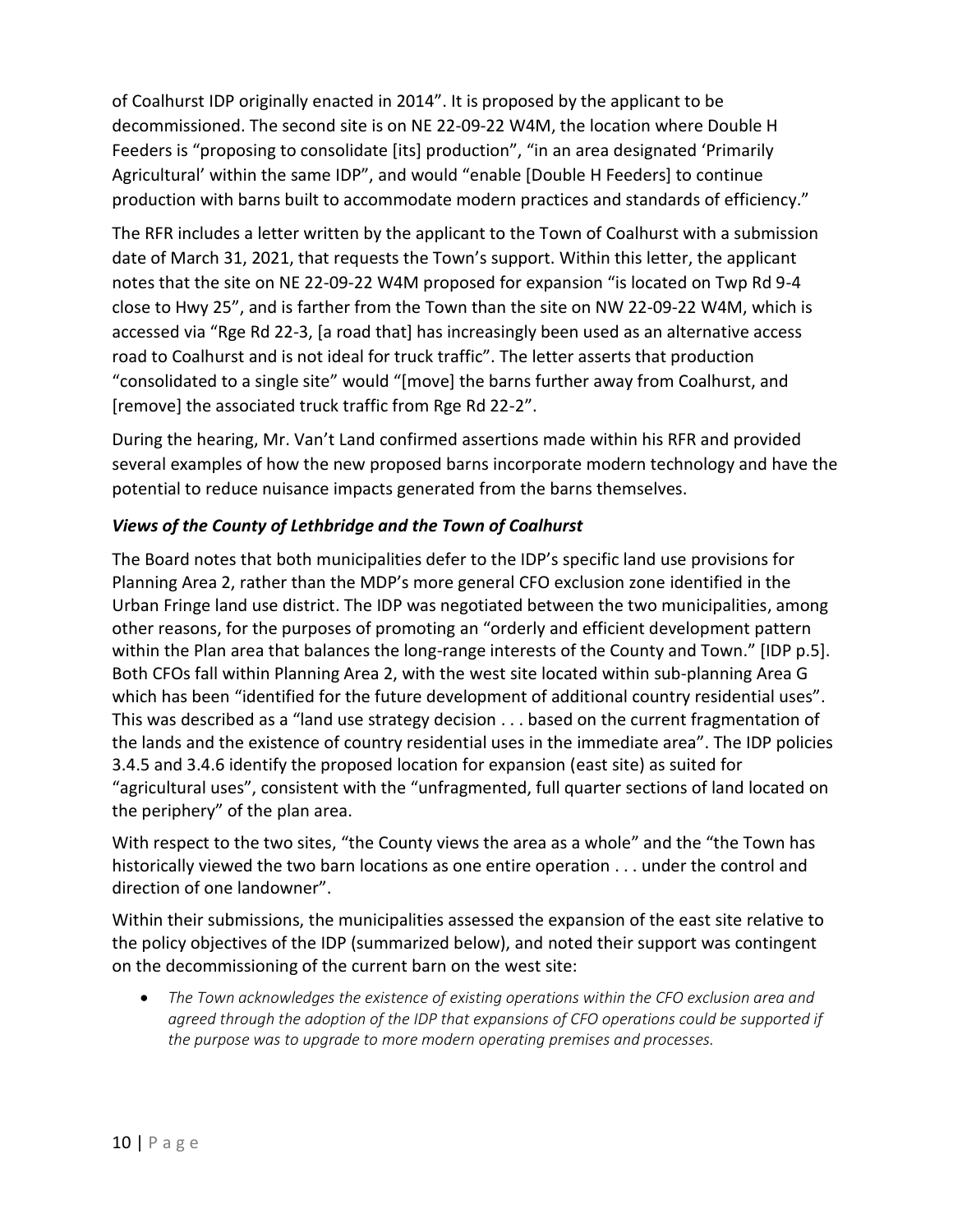- *The long-term development concept promotes the development of residential uses in the location of the existing barn and the discontinuation of a use that is not compatible with additional residential development supports the long term development strategy of both the Town and the County. The existing facility, which is in close proximity to the Town Boundary would be relocated further away from the corporate limits*
- *The IDP policy states that an expansion may be considered if it is to upgrade and modernize, demonstrating changes that will reduce the negative impacts to rural and urban residents of the area. By closing the older, less efficient operation in the NW 22-9-22-W4 and consolidating that operation to the NE22-9-22-W4 they are in the County's opinion reducing the negative impacts of the operation in the NW 22-9-22W4 on the town and adjacent residential acreages. The consolidation of the operation to the NE quarter allows them to modernize and improve their operations while still meeting the MDS requirements and improving a less than desirable situation next to the Town of Coalhurst. Both the Town of Coalhurst and Lethbridge County who are the parties of the IDP, are in agreement and supportive of the consolidation of the operation to the NE22-9-22-W4.*
- *Consideration was given to the proposed location of the new barn, which was east of the Town, and it was determined that the new location would be less likely to impact urban residences with any noise, odour or dust impacts that might be emitted from the operation as the location is down-wind of the prevailing west and north winds.*
- *The "Primarily Agricultural Land Use" area is regulated by the County's agricultural policies contained with the MDP and Land Use Bylaw and other policies of the IDP (See policy 3.4.5 of the IDP). Unlike some other areas of the IDP with the Town of Coalhurst, the NE 22-9-22-W4 is not identified for future town growth or country residential development.*

The County commented that "the current Lethbridge County MDP came into effect with the exclusion zones in 2010, and the IDP with the Town of Coalhurst and the applicable CFO policies and exclusion zone affecting the subject land was adopted later in 2014. A planned 2022 MDP revision will bring both statutory plans into conformity."

#### *Views of the Board*

The Board recognizes that municipal land use planning is a process established through the *Municipal Government Act*, and includes the public input of its constituents to establish a long term vision for a municipality. Nonetheless, a key intent of AOPA is to establish common rules across the province for the siting of confined feeding operations. The Board's assessment of whether to approve an application despite its inconsistency with an MDP is one undertaken with caution. It is with this consideration in mind that the Board assessed both the land use provisions of the MDP and IDP, and the related evidence provided by parties in their written submissions and at the hearing.

In examining the IDP between the Town of Coalhurst and Lethbridge County, the Board first notes Part 4 "General Land Use Policies", 4.1 "Agricultural Practices" – "Intent" states:

"The County and Town both recognize that it is the jurisdiction of the Natural Resources Conservation Board (NRCB) to grant approvals and regulate confined feeding operations (CFOs). However, both municipalities agree it is desirable to specifically regulate intensive agricultural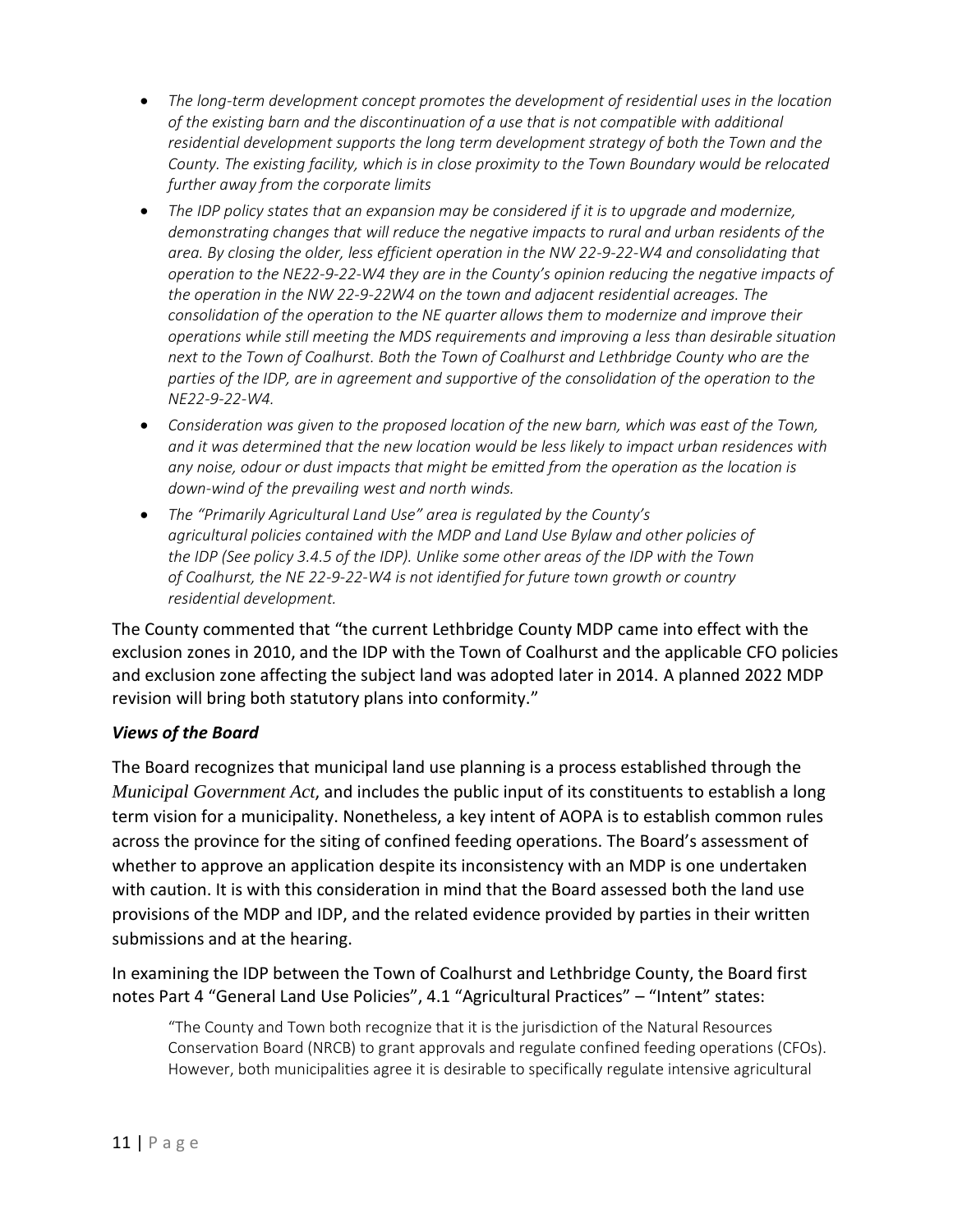operations for the defined Plan area in an attempt to minimize potential nuisance and conflict between land uses, especially residential, and CFOs within the Intermunicipal Development Plan boundary."

Consistent with the evidence provided by the municipalities, the Board observes that the IDP does address existing confined feeding areas located within the IDP Confined Feeding Exclusion Area (or Plan area), and that existing CFOs "will be allowed to continue to operate", and "may be allowed to expand operations within the designated CFO Exclusion Area if it is to upgrade and modernize . . ."The Board observes that the municipalities were consistent in their support for expansion of the Double H Feeders east site if it is to "upgrade and modernize", and if Double H commits to decommission the west site. Further, the Board accepts that the test to satisfy this requirement is found in the language of the IDP section 4.1.5, which includes that a CFO "[demonstrates] changes [that] will reduce negative impacts (e.g., odours) to the rural and urban residents of the area", and that "additional environmental protection will be considered".

Mr. Van't Land described how he believed the consolidation of the two CFOs at the east site would upgrade and modernize the operations and reduce negative impacts to the rural and urban residents, explaining that the primary consideration of Double H Feeders to achieve modernization would be to "[take] the existing double-decker barns and [rebuild] them as a more appropriate model that is used primarily in broiler production today".

"The primary concern we have there is the proximity to the town of Coalhurst and the number of neighbours that we have in close proximity to those barns… [The east site] is a whole quarter [of land] surrounded by more or less whole quarters [of land], and that's a more appropriate place for that kind of development [Hearing Transcript p. 210-211] …. It seems to suit the intent as we see it of the IDP, as far as future development, that the broiler operation [currently on the West Site] be moved further away from the town of Coalhurst [Hearing Transcript p. 215]."

The Board finds that the municipalities' views are consistent with these assertions, stating that the IDP policies 3.4.5 and 3.4.6 identify the proposed location for expansion (east site) as suited for "agricultural uses", given the "unfragmented, full quarter sections of land located on the periphery" of the plan area. As well, the intent of Double H Feeders to decommission the west site and expand the east site is consistent with the municipalities' stated "long-term development concept [that] promotes the development of residential uses in the location of the existing barn and the discontinuation of a use that is not compatible with additional residential development." Further, the County confirmed that the development of the east site which is designated as "Primarily Agriculture" would not conflict with the highway commercial and light industrial node slated for the area adjacent and northeast of the east site CFO [Hearing Transcript, p. 160].

This is further supported by the municipalities' assertions that "the proposed location of the new barn . . . would be less likely to impact urban residences with any noise, odour or dust that might be emitted from the operation as the location is down-wind of the prevailing west and north winds".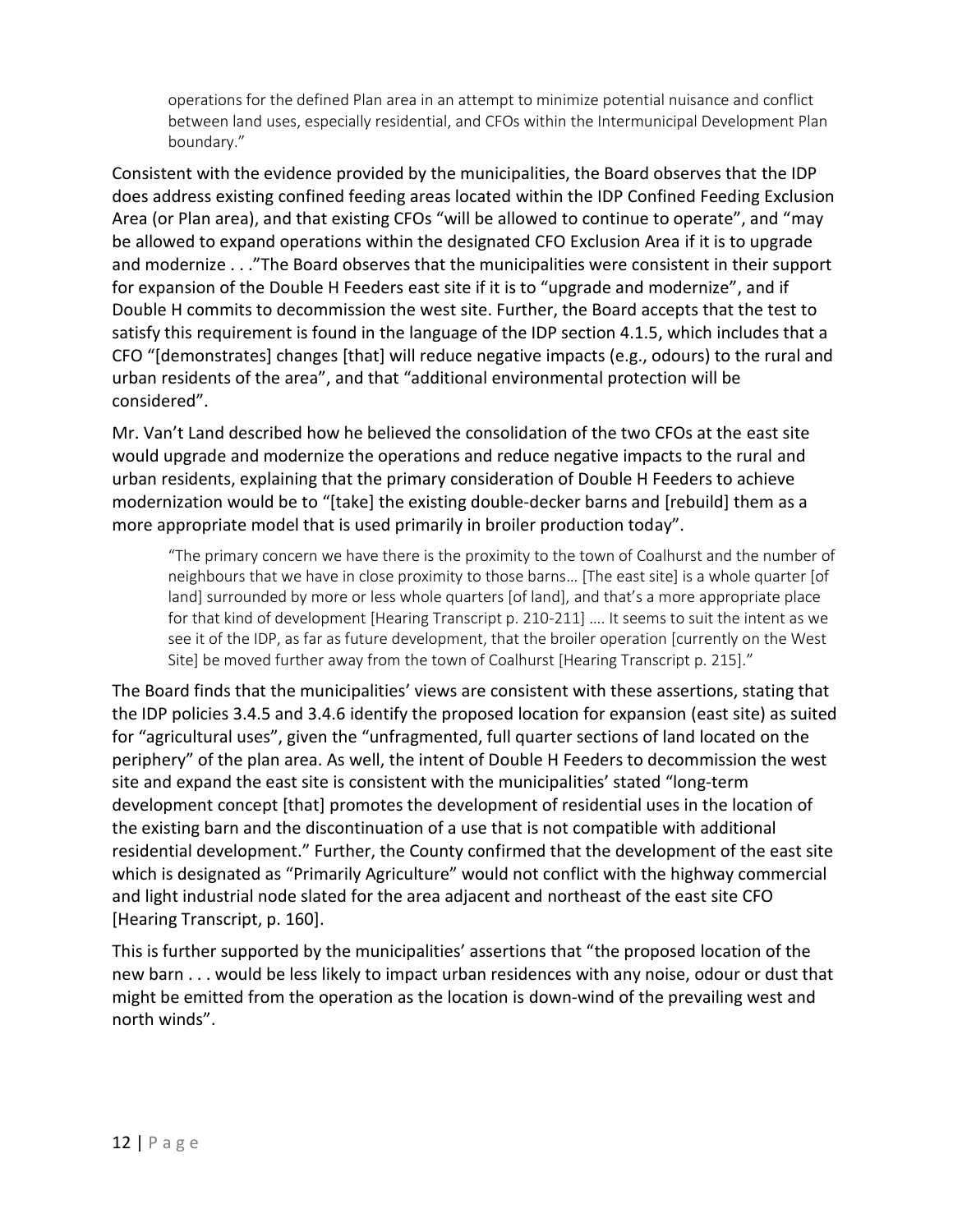With respect to reducing the net nuisance impacts through the consolidation of the barns, Mr. Van't Land described that in addition to the new more modern barn, the fans, vents, lighting, and the computer systems that operate them, will be new. He also identified that his "authorization" from the Alberta Chicken Producers requires him to participate in annual ammonia level audits, including monitoring the ammonia levels in the barn:

"… one of the goals of the ventilation system is to keep that ammonia down to a healthy level for both the birds and the people that are in the barns. So I just wanted to say that that is something that we monitor and keep down deliberately. It's mostly for the health of the birds, but the side effect of that is there is not large amounts of ammonia coming out of the barn" [Hearing Transcript p. 198].

Directly affected party Ms. Schmid asked for clarification regarding the ammonia levels escaping the barn, expressing concerns that increasing ventilation to move air out of the barn could increase ammonia going "into the environment". Mr. Van't Land asserted that ammonia control is achieved by "managing the moisture level", and that the "interaction of the moisture and the manure and the microbes . . . generates the ammonia". He further described that by lowering the density of ammonia in the barn, the air ventilated to the outside would have a lower concentration of ammonia as well.

As described in section 4 "Directly Affected Party Concerns" of this document, the Board appreciates the concerns expressed by the directly affected parties that may experience nuisance impacts. However, AOPA's consideration of impacts is met through the application of required setbacks, as established by minimum separation requirements. As well, the Board accepts the operator's request for neighbours to "let [him] know" if they have concerns and that "if there's something that [Double H Feeders] can do to mitigate [the concern] . . . [it] will definitely do it" [Hearing Transcript p. 216]. As well, the Board accepts the County's assertion that it views the area "as a whole", and further, meets the Board's understanding that if net impacts between the two operations are reduced, the intent of the land use planning objectives have been met:

"… an Intermunicipal Development Plan is not just the county, it is an agreement between the town and the county, we look at what's existing in the area, what are some possible best outcomes in terms of future development and planning. And so with regards to impacts, we're looking at, especially with confined feeding operations, does an existing operation if they want to expand, would it meet the minimum distance separation, which I do believe Mr. Van't Land's application does for the expansion. And then with the decommissioning, it was seen as a net benefit to the Coalhurst area given the country residential and the proximity to the town, and the fact that they would not be necessarily drastically increasing their feedlot numbers but they would have a marked improvement in terms of their – the modernization of the facility from their northwest operation to their northeast. [Hearing Transcript p. 152]"

The Board further agrees with the municipalities' assertions in their written submissions that consolidating the operations to the east site and "closing the older, less efficient operation" moves the impacts from the area slated for country residential development to an area "that is not identified for future town growth or country residential development". The Board also notes that with a denial of an expansion, there is no requirement for Double H Feeders to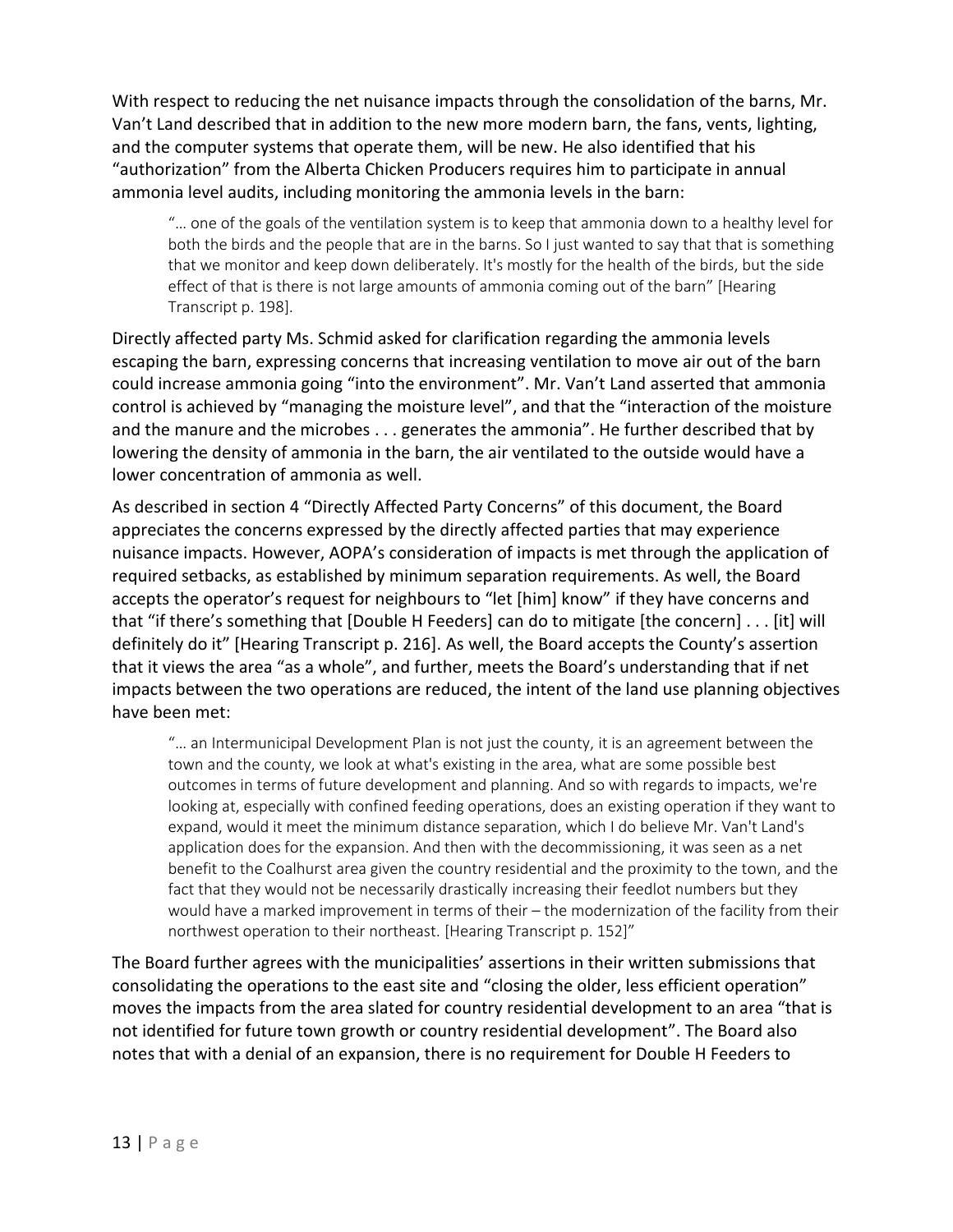abandon the west site, which would maintain the operation of older, outdated CFO facilities on land zoned for country residential.

Given that the land use provisions in the IDP are specific to expansion in the CFO exclusion zone, the Board concludes that the IDP is relevant in its determination. In reaching this conclusion the Board views the Double H Feeders application as generally consistent with IDP section 4.1.5. The Board finds that the net nuisance impacts are likely to be reduced through the decommissioning of the west barn and the expansion of the east barn. The Board notes that the net increased production is 14%; however, the Board finds that it is more likely than not that the reduced net impacts will offset the increased production. While section 4.1.5 leaves room for interpretation and judgement, the Board concludes that the abandonment of the west site in conjunction with the expansion at the east site using current technology, and Board imposed conditions, meets the planning objectives of the IDP. At a minimum, the Board finds that the Double H Feeders application meets the spirit of IDP section 4.1.5, and does not conflict with its overall planning objectives.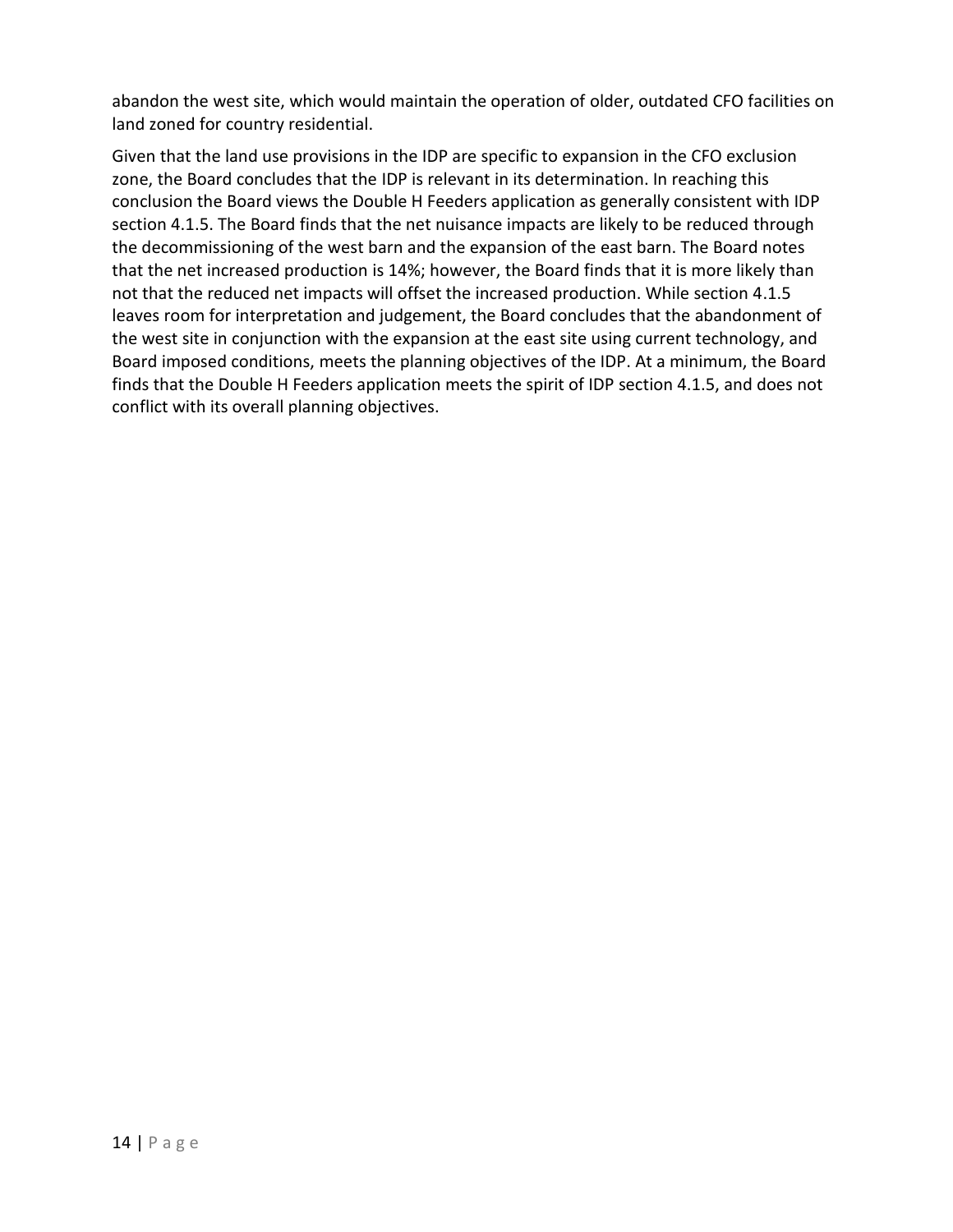# <span id="page-15-0"></span>**4. DIRECTLY AFFECTED PARTY (DAP) CONCERNS**

The Board appreciates the thought, time, and effort that directly affected parties invested in their submissions about this application. The comments, hearing submissions, and hearing participation have been very helpful to the Board's understanding of potential effects on the local environment, economy, community and the appropriate use of land. The Board afforded significant deference to DAP concerns that were unrelated to the question of the application's consistency with the MDP or IDP. Deference was given since some DAP concerns could be associated with whether the proposed CFO met the modernization and nuisance mitigation objective in the IDP. Also, the approval officer did not consider DAP concerns, asserting in the decision summary "Because this application will be denied, I need not discuss these concerns any further."

What follows is a summary of the written and oral discussions and views of the Board for each.

#### <span id="page-15-1"></span>**4.1 Change to Surface Water Flow**

Directly affected neighbours explained that within the past few years a drainage system has been constructed by Double H Feeders at the east site. They believe that the system could cause additional surface runoff and potential flooding of their properties.

In Decision Summary LA21033, the approval officer determined that construction of a surface water drainage system such as this is under Alberta Environment and Parks' (AEP) jurisdiction, and forwarded this concern to AEP for its information. AEP verified that an approval under the *Water Act* was not issued to authorize this activity and is currently under investigation.

#### *Views of the Board*

The Board agrees with the approval officer's determination that AEP is the appropriate authority to address this concern and recognizes that it is being managed by AEP through its ongoing compliance investigation. Therefore, the Board will not address this matter further.

#### <span id="page-15-2"></span>**4.2 Nutrient Management, Manure Application, and Contaminated Surface Water Runoff**

Neighbours questioned whether Double H Feeders has access to enough land for manure application from the proposed expansion. In the Decision Summary, the approval officer commented that the expanded operation would meet AOPA's nutrient management requirements regarding land application of manure with the nutrient management plan provided. The Board notes that the nutrient management plan was verified by a certified crop advisor and is satisfied that this concern has been adequately considered by the approval officer.

Neighbours expressed concern about prolonged odours and contaminated surface runoff from manure, poultry medication residues, and barn cleaning agents. Further, manure is field applied and not incorporated.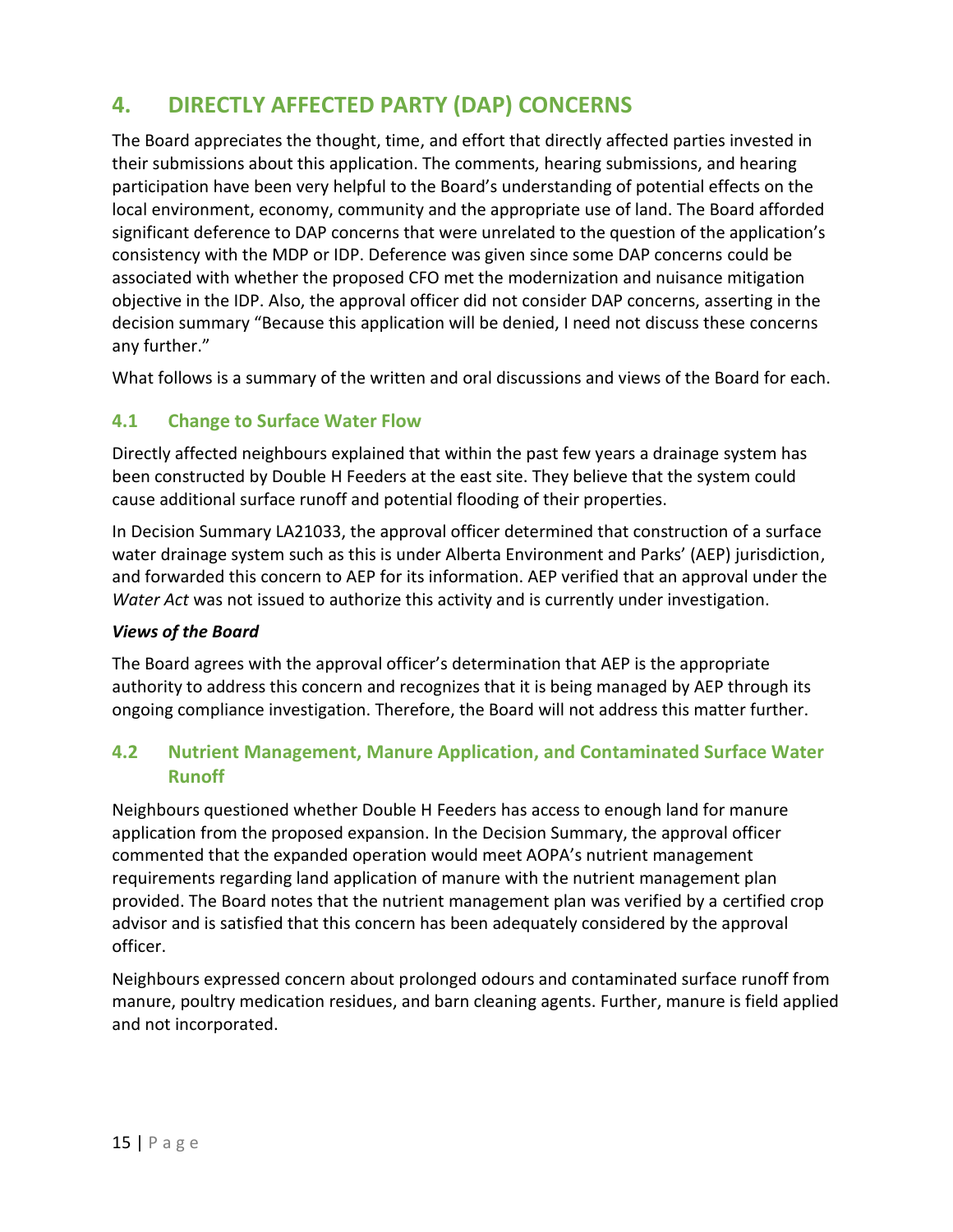Double H Feeders explained that it direct seeds its crops, therefore manure is not worked into the soil after it is field applied, which it believes meets AOPA requirements. It also described that animal based medications are used infrequently, and that barns are cleaned primarily by mechanical means including compressed air, thus the amount of cleaning water is minimal and mostly evaporates from the barn surfaces.

In Appendix C, point 2, of the Decision Summary, the approval officer discussed conditions to be potentially carried forward from Municipal Development Permit 98-189 if the Board decides to grant a permit for this proposal. The second condition of Permit 98-189 focuses on items which are pertinent to the topic of nutrient management and manure application. It consists of several parts:

- the amount of land that must be available for manure utilization,
- manure application on snow and/or frozen ground,
- manure incorporation with 48 hours of land spreading, and
- consideration for neighbouring residences and separation from residences for manure spreading.

The approval officer stated:

- The specific land base required for manure utilization in Permit 98-189 is redundant and should be replaced by AOPA and its regulations or a nutrient management plan.
- Regarding the requirement to not spread manure on snow and/or frozen ground, the approval officer commented that this too is redundant and should be replaced by the updated requirements of AOPA and its regulations.

#### *Views of the Board*

The Board is in agreement that land base requirements in Permit 98-189 are redundant, especially as this permit application is for an increase in the number of birds at the site, which will change the volume of manure and nutrients to be managed. The Board is also in agreement that AOPA's regulations make specific references to manure spreading on frozen ground redundant.

The approval officer suggested that the requirement in Permit 98-189 to incorporate manure within 48 hours of land spreading should be carried forward because it is more stringent than AOPA, which allows application of manure on directly seeded crops without incorporation. Double H Feeders stated it was unaware this condition was still in effect as it believes AOPA's present-day requirements are what it must follow. Double H Feeders asked the Board to consider rescinding this condition as it does not fit its current cropping practices. Neighbours asked the Board to retain the permit condition to alleviate their concerns about manure contaminated runoff and prolonged odours from manure application.

Double H Feeders did not include a request to amend its permit to remove the 48 hour manure incorporation condition in its application to expand the east site. Permit amendment applications allow directly affected parties to provide their comments about proposed amendments after receiving advance notice and prior to an approval officer issuing their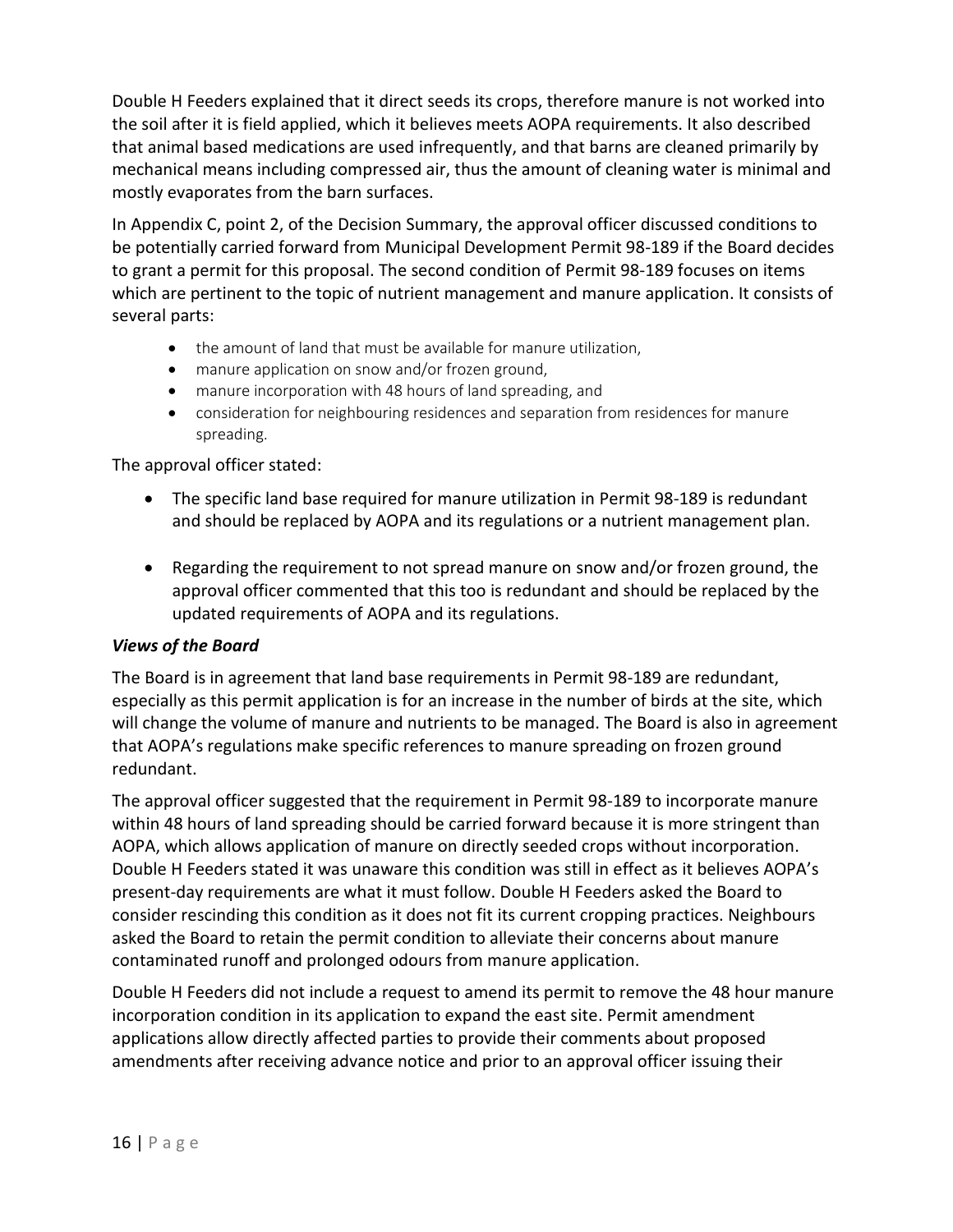decision. No such notice on a permit amendment was given by Double H Feeders; as such the Board will not rule on the matter. Should Double H Feeders wish to continue its current practice of manure spreading on direct seeded land without incorporation, it must apply for and receive a permit amendment.

### <span id="page-17-0"></span>**4.3 Odours, Health Concerns, and Quality of Life**

Directly affected neighbours stated that there are occasions when odours from the existing poultry broiler operation at the east site, as well as from other nearby CFOs, affects their quality of life. Concerns were expressed about impacts on the health of the surrounding community due to the odours, and information was requested about CFO air quality monitoring requirements.

Double H Feeders commented it was not aware that neighbours had concerns about odours from their operation as no one has directly complained to it, nor has it been notified by the NRCB that a complaint had been lodged. It requested that neighbours let it know when odours are bothersome and it will endeavour to address the situation.

#### *Views of the Board*

AOPA does not mention or require air quality monitoring for CFOs. Instead, it employs a prescriptive regulatory framework, using tools such as minimum distance separation (MDS), in order to achieve a consistent, province-wide approach for siting CFOs. For the Double H Feeders' proposed expansion, the approval officer determined that it meets the required setbacks from all nearby residences. The Board understands that people residing beyond the MDS may intermittently experience odour impacts from the CFO, and that each individual has their own degree of tolerance for certain odours. Therefore, the Board also considers whether the potential impacts are typical of land uses for the area. During the hearing, both Lethbridge County and the Town of Coalhurst indicated that the location of the proposed expansion, on land designated as "primarily agricultural", is an appropriate use of land and meets their planning objectives.

For the above reasons, the Board has determined that odours from the proposed poultry broiler expansion should not unduly impact the health of the surrounding community or neighbours' quality of life. The Board appreciates that Double H Feeders is willing to work with neighbours to try to mitigate odour impacts. Additionally, neighbours can contact the NRCB 24 hour reporting line at 1-866-383-6722 when they believe that odours from the CFO are inappropriate for an agricultural area, and an NRCB inspector will follow up on the concern.

## <span id="page-17-1"></span>**4.4 Impact on DAP Land Values**

Directly affected neighbours stated that the proposed CFO expansion may reduce property values of the surrounding area.

#### *Views of the Board*

The Board has consistently stated that impact on property values is an issue that resides outside of AOPA legislation.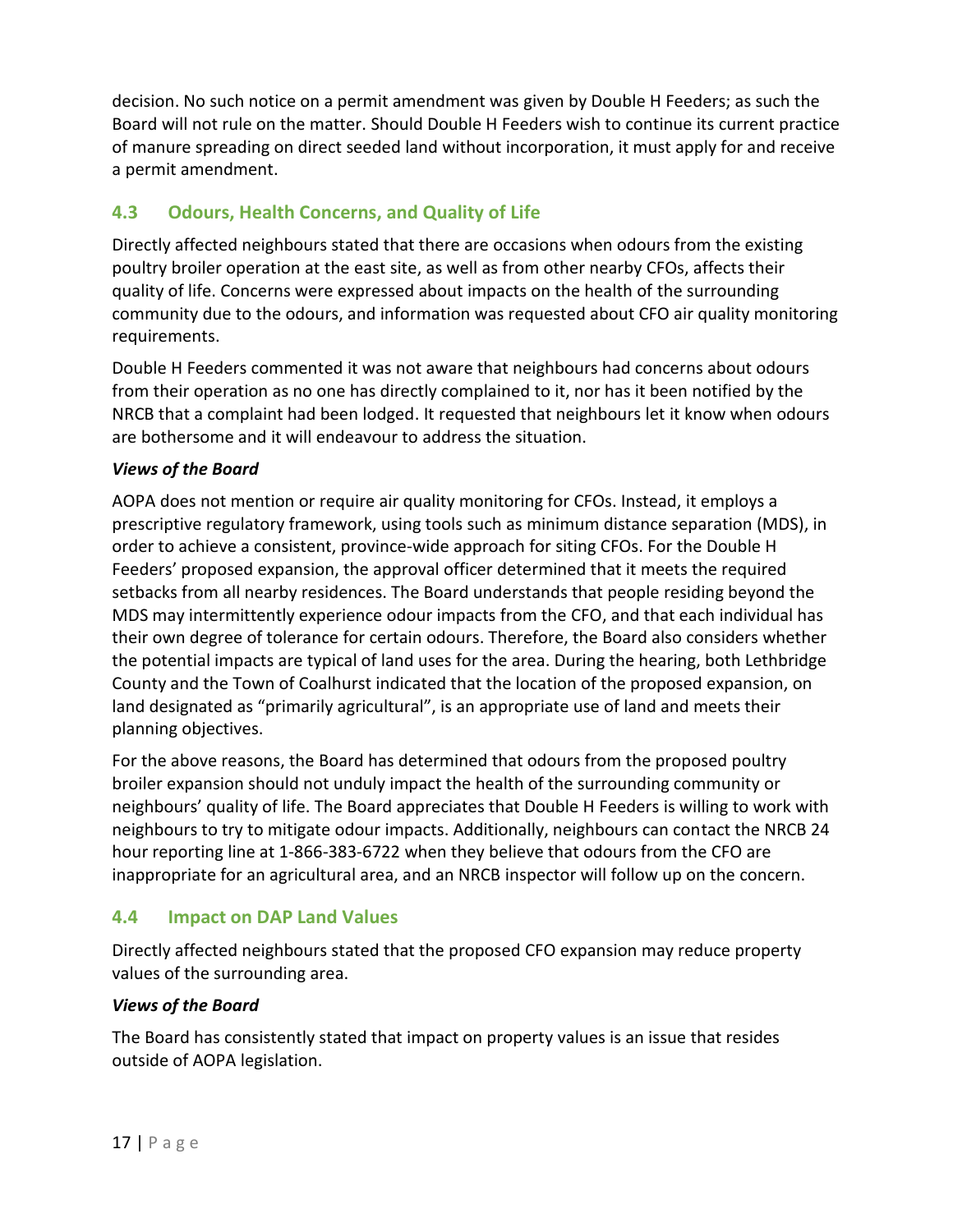### <span id="page-18-0"></span>**4.5 General Environmental Concerns and Environmental Impact Assessment (EIA)**

Written submissions from neighbours included some general statements of concern relating to environmental impacts on the eco-system from CFOs.

Several references were made by one of the directly affected neighbours about an EIA, including a request from the party that they "would like disclosure from the NRCB regarding the Environmental Impact Assessment [that] outlines the long term impacts on air, water, land, and biodiversity".

#### *Views of the Board*

AOPA's Standards and Administration Regulation contains construction and operational requirements for livestock facilities that are intended to protect the environment. Before issuing permits, NRCB approval officers must ensure that all applicable requirements are met. NRCB inspectors verify that operators adhere to legislative requirements and permit conditions. If necessary, inspectors can initiate enforcement action in accordance with the [NRCB](https://www.nrcb.ca/public/download/files/97589)  [Compliance and Enforcement Policy.](https://www.nrcb.ca/public/download/files/97589)

There are a number of EIA references in the *Natural Resources Conservation Board Act* and the Rules of Practice of the Natural Resources Conservation Board Regulation; however, those references all relate to the reviewable projects as identified in the *Natural Resources Conservation Board Act*. The Board has a distinct mandate under the AOPA legislative provisions, which is the relevant mandate to the Double H Feeders application. While AOPA does not require an EIA, the regulations effectively manage environmental risks and nuisance impacts that would be duplicative in an EIA.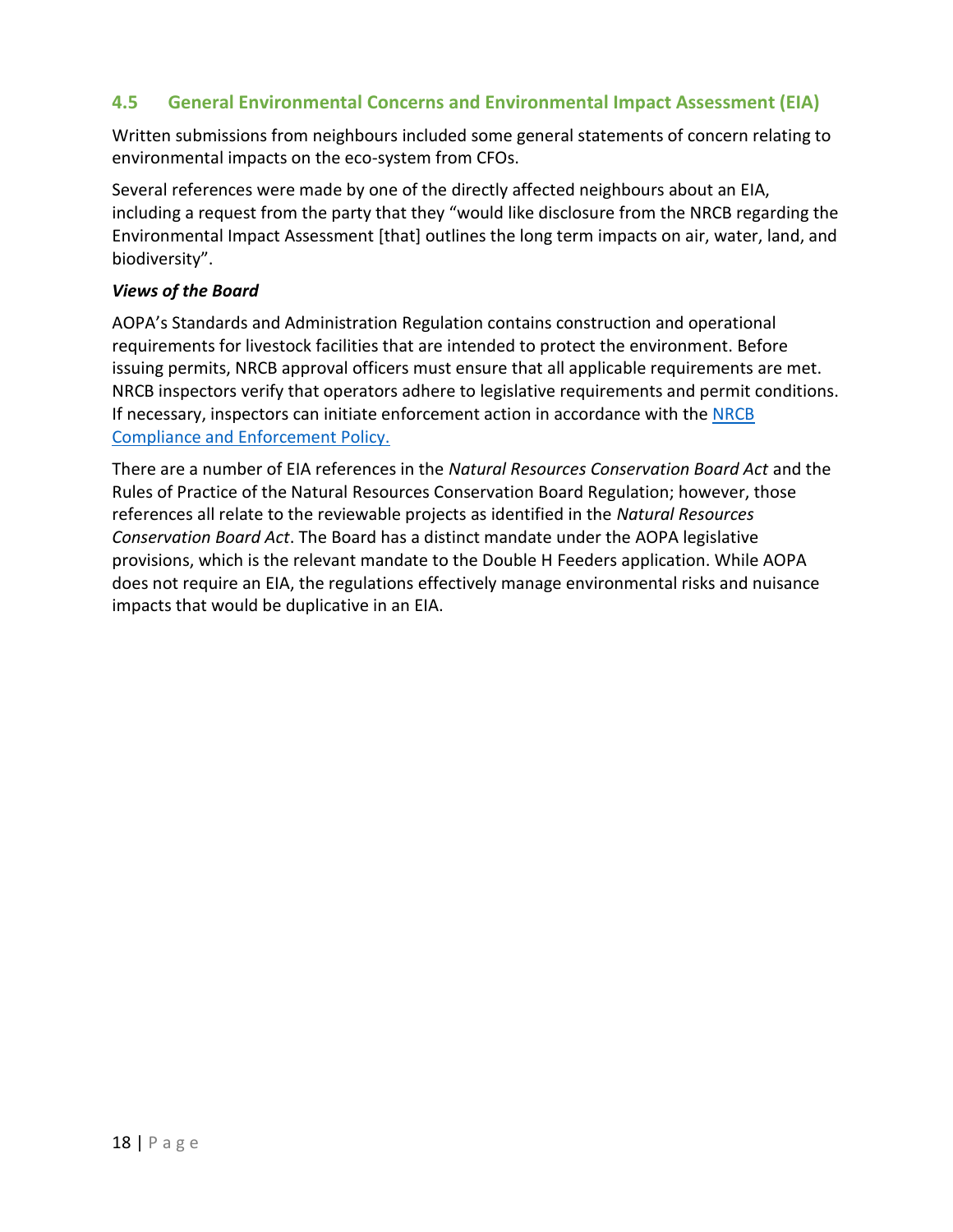# <span id="page-19-0"></span>**5. CONSIDERATION OF PERMIT CONDITIONS**

In addition to Board direction regarding permit conditions in the preceding section, the Board requires as conditions of approval the following:

- 1. In Decision Summary LA21033, Appendix C, the approval officer suggested potential new conditions and permit conditions that should be carried over from previous permits should the Board overturn the denial. The Board directs that the conditions outlined in Decision Summary LA21033, Appendix C, be included in the approval.
- 2. During the hearing, Double H Feeders stated that moving its operations from NW 22-09- 22 W4M to NE 22-09-22 W4M would require a maximum time period of 5 weeks. During this time period, chicken broilers would be at both locations simultaneously. The Board directs that at no time shall the total number of chicken broilers between the two operations (NW 22-09-22 W4M and NE 22-09-22 W4M) exceed a population of 120,000.
- 3. Approval of the expansion at NE 22-09-22 W4M is contingent on the abandonment and return of the previous Municipal Development Permit 93-164 at NW 22-09-22 W4M. Double H Feeders consented to cancelling the permit associated with NW 22-09-22 should the application for expansion at NE 22-09-22 W4 be approved. Therefore, once the NW 22-09-22 W4M operation is fully depopulated, the CFO permit for NW 22-09-22 W4M is cancelled.
- 4. The County and the Town agreed that short term manure storage of solid manure on NW 22-09-22 W4M would be acceptable. While the Board is prepared to allow a degree of short term storage on NW 22 09-22 W4M, we believe that it should be more restrictive than the AOPA regulations. As such, the Board directs the approval officer to include a condition that short term storage of solid manure on NW 22-09-22 W4M (sourced only from NE 22-09-22 W4M) is allowed for a maximum cumulative time of 7 months over a 3 year period, regardless of the storage location on NW 22-09-22 W4M.
- 5. The Board recognizes that Double H Feeders may apply for a permit amendment to remove the existing (municipal permit imposed) 48 hour manure incorporation condition. Regardless, due to the proximity of NW 22-09-22 W4M to the Town, the Board requires that manure spread on this quarter be incorporated within 48 hours and it expects that this condition be upheld.